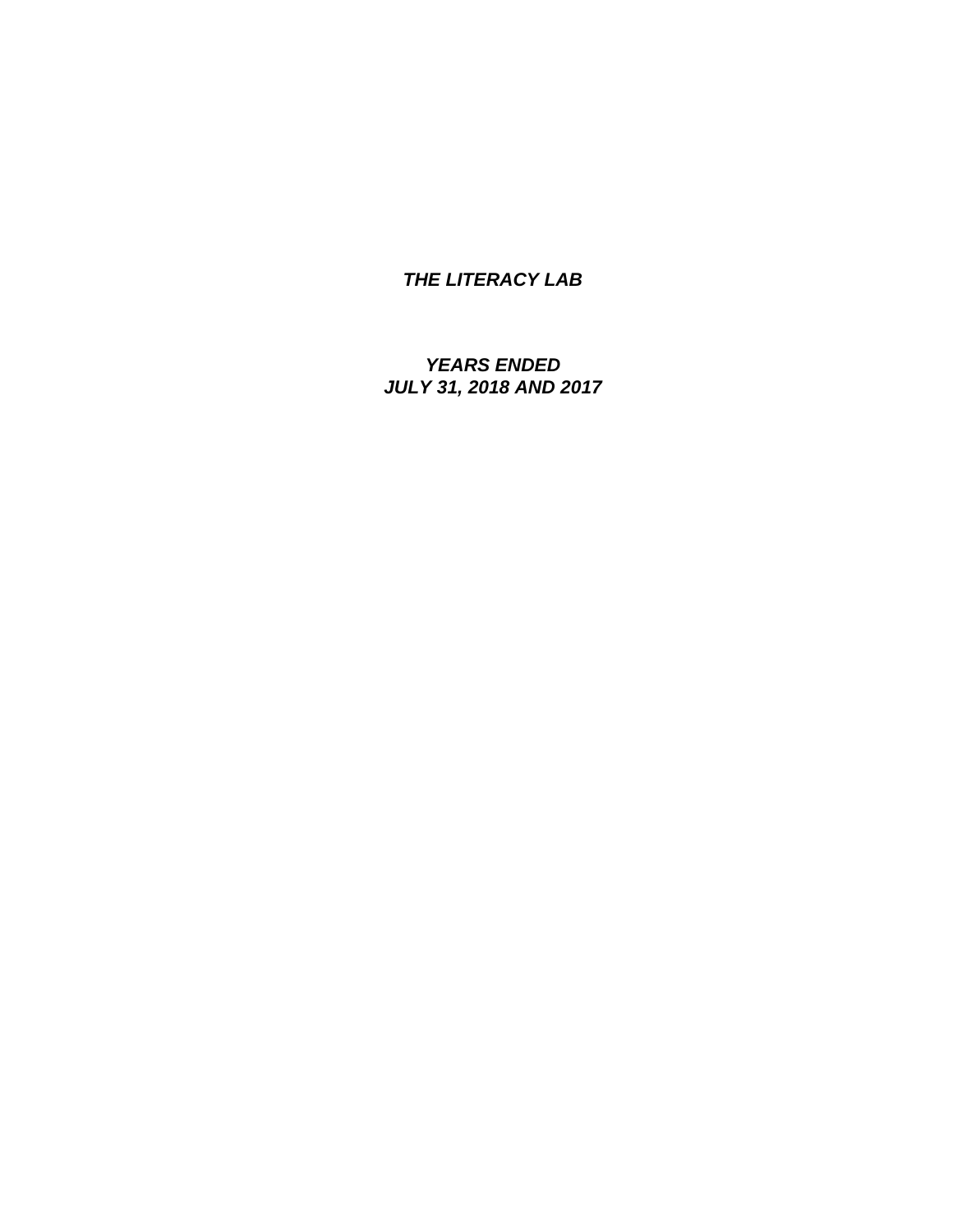## YEARS ENDED JULY 31, 2018 AND 2017

## **CONTENTS**

|                                                                                                                                                                                                                          | Page      |
|--------------------------------------------------------------------------------------------------------------------------------------------------------------------------------------------------------------------------|-----------|
| Independent auditors' report                                                                                                                                                                                             | $1 - 2$   |
| <b>Financial statements:</b>                                                                                                                                                                                             |           |
| Statements of financial position                                                                                                                                                                                         | 3         |
| Statements of activities                                                                                                                                                                                                 | 4         |
| Statements of cash flows                                                                                                                                                                                                 | 5         |
| Notes to financial statements                                                                                                                                                                                            | $6 - 18$  |
| Supplemental information:                                                                                                                                                                                                |           |
| Schedules of functional expenses                                                                                                                                                                                         | 19-20     |
| Schedule of expenditures of federal awards                                                                                                                                                                               | 21        |
| Notes to schedule of expenditures of federal awards                                                                                                                                                                      | 22        |
| Independent auditors' report on internal control over financial reporting and<br>on compliance and other matters based on an audit of financial statements<br>performed in accordance with Government Auditing Standards | $23 - 24$ |
| Independent auditors' report on compliance for the major program and<br>on internal control over compliance required by the Uniform Guidance                                                                             | $25 - 26$ |
| Schedule of findings and questioned costs                                                                                                                                                                                | $27 - 28$ |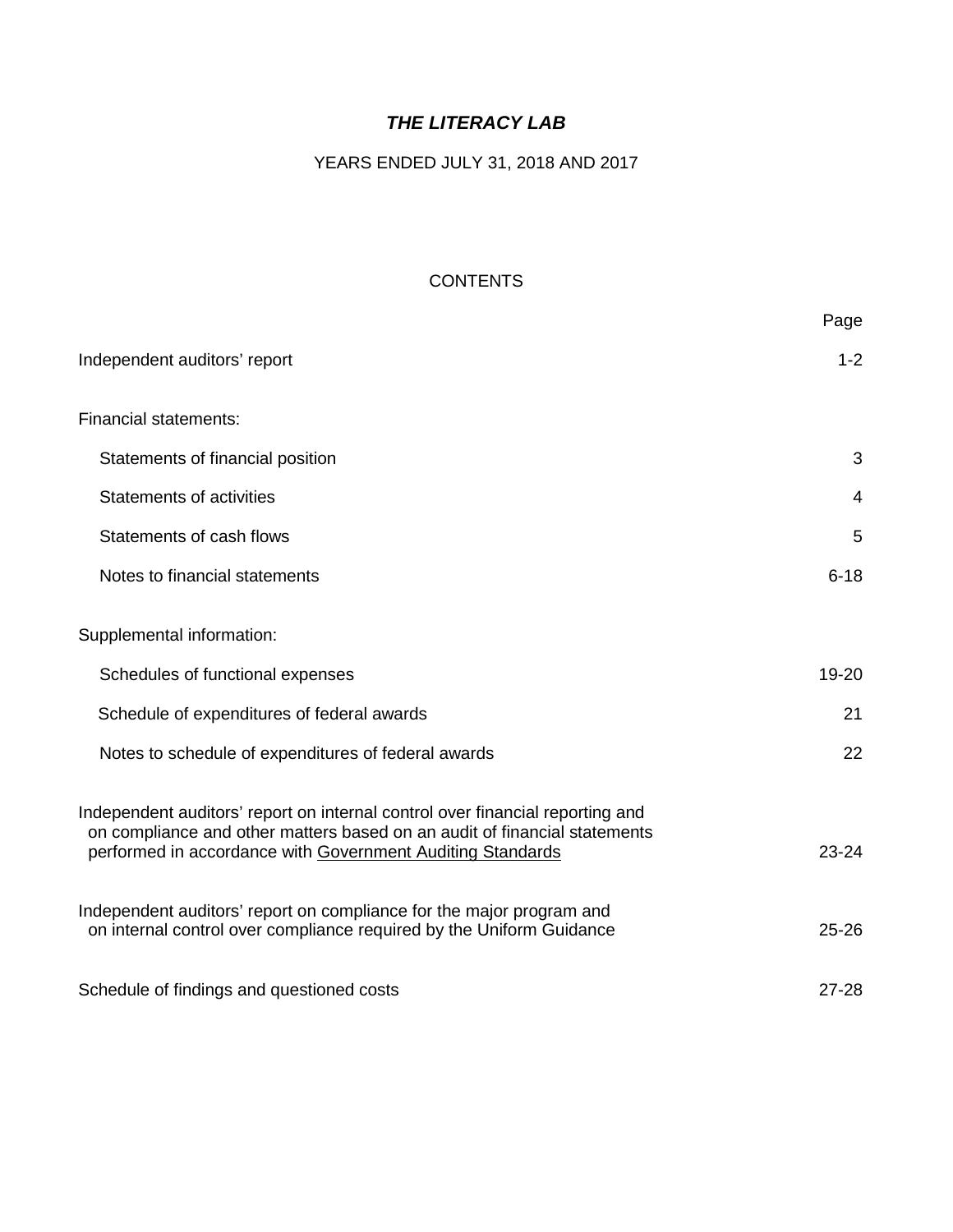

A Professional Corporation

#### Independent Auditors' Report

Board of Directors The Literacy Lab Washington, D.C.

#### **Report on the Financial Statements**

We have audited the accompanying financial statements of The Literacy Lab (the Organization) (a nonprofit organization), which comprise the statements of financial position as of July 31, 2018 and 2017 and the related statements of activities and cash flows for the years then ended and the related notes to the financial statements.

#### **Management's Responsibility for the Financial Statements**

Management is responsible for the preparation and fair presentation of these financial statements in accordance with accounting principles generally accepted in the United States of America; this includes the design, implementation and maintenance of internal control relevant to the preparation and fair presentation of financial statements that are free from material misstatement whether due to fraud or error.

#### **Auditors' Responsibility**

Our responsibility is to express an opinion on these financial statements based on our audits. We conducted our audit in accordance with auditing standards generally accepted in the United States of America and the standards applicable to financial audits contained in *Government Auditing Standards*, issued by the Comptroller General of the United States. Those standards require that we plan and perform the audit to obtain reasonable assurance about whether the financial statements are free from material misstatement.

An audit involves performing procedures to obtain audit evidence about the amounts and disclosures in the financial statements. The procedures selected depend on the auditors' judgment, including the assessment of the risks of material misstatement of the financial statements, whether due to fraud or error. In making those risk assessments, the auditors consider internal control relevant to the Organization's preparation and fair presentation of the financial statements in order to design audit procedures that are appropriate in the circumstances, but not for the purpose of expressing an opinion on the effectiveness of the Organization's internal control. Accordingly, we express no such opinion. An audit also includes evaluating the appropriateness of accounting policies used and the reasonableness of significant accounting estimates made by management, as well as evaluating the overall presentation of the financial statements.

We believe that the audit evidence we have obtained is sufficient and appropriate to provide a basis for our audit opinion.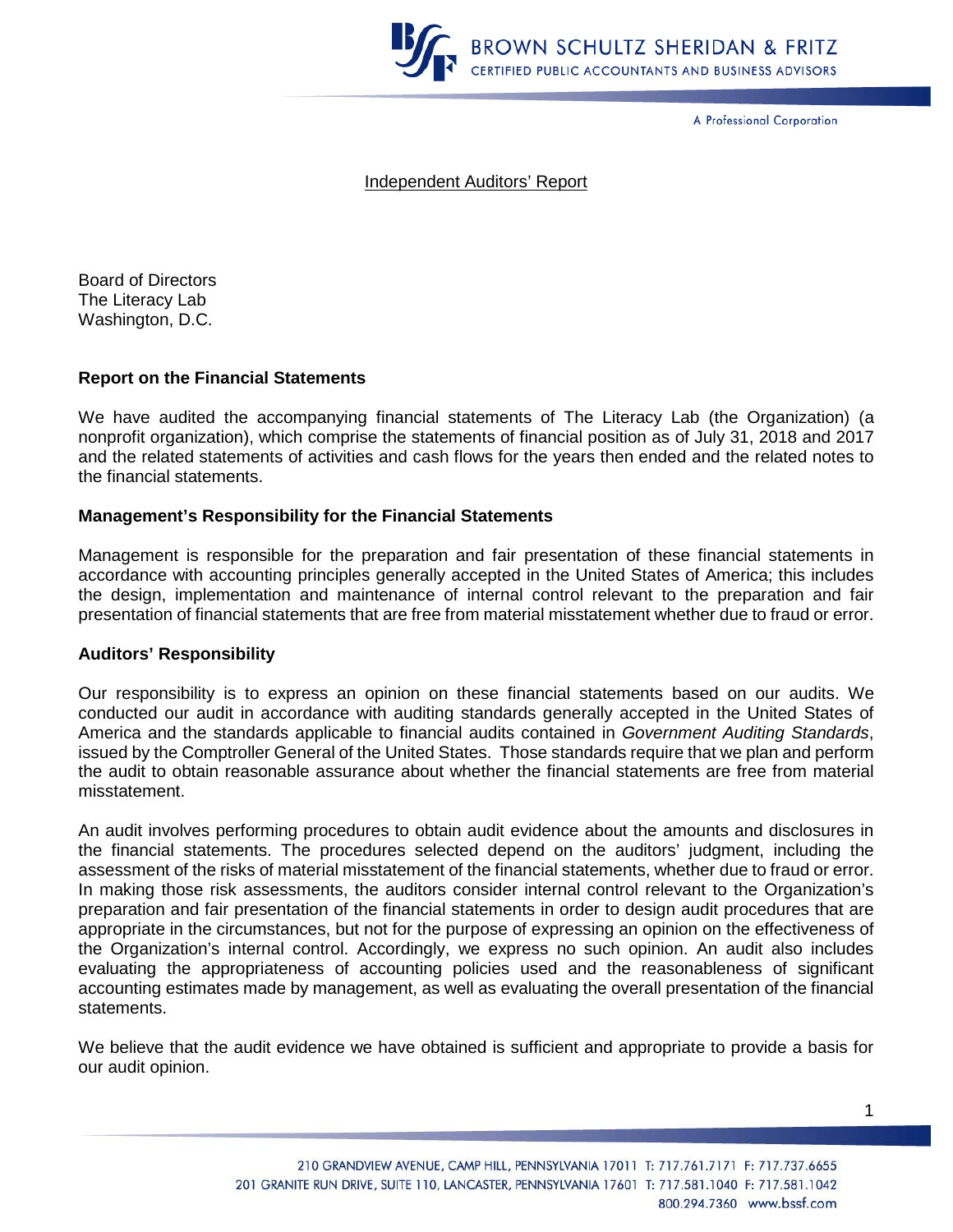## **Opinion**

In our opinion, the financial statements referred to above present fairly, in all material respects, the financial position of The Literacy Lab as of July 31, 2018 and 2017, and the changes in its net assets and its cash flows for the years then ended in accordance with accounting principles generally accepted in the United States of America.

## **Other Matters**

Our audits were conducted for the purpose of forming an opinion on the financial statements as a whole. The supplemental schedule of functional expenses is presented for purposes of additional analysis and is not a required part of the financial statements of The Literacy Lab. The accompanying schedule of expenditures of federal awards is presented for purposes of additional analysis as required by Title 2 U.S. *Code of Federal Regulations* Part 200, *Uniform Administrative Requirements, Cost Principles, and Audit Requirements for Federal Awards,* and is also not a required part of the financial statements. Such information is the responsibility of management and was derived from and relates directly to the underlying accounting and other records used to prepare the financial statements. The schedule of functional expenses and schedule of expenditures of federal awards have been subjected to the auditing procedures applied in the audits of the financial statements and certain additional procedures, including comparing and reconciling such information directly to the underlying accounting and other records used to prepare the financial statements or to the financial statements themselves, and other additional procedures in accordance with auditing standards generally accepted in the United States of America. In our opinion, the schedule of functional expenses and schedule of expenditures of federal awards are fairly stated, in all material respects, in relation to the financial statements as a whole.

## **Other Reporting Required by** *Government Auditing Standards*

In accordance with *Government Auditing Standards*, we have also issued our report dated December 18, 2018, on our consideration of The Literacy Lab's internal control over financial reporting and on our tests of its compliance with certain provisions of laws, regulations, contracts and grant agreements and other matters. The purpose of that report is to describe the scope of our testing of internal control over financial reporting and compliance and the results of that testing, and not to provide an opinion on the effectiveness of The Literacy Lab's internal control over financial reporting or on compliance. That report is an integral part of an audit performed in accordance with *Government Auditing Standards* in considering The Literacy Lab's internal control over financial reporting and compliance.

Brown Schultz Skidan's Fitz

Camp Hill, Pennsylvania December 18, 2018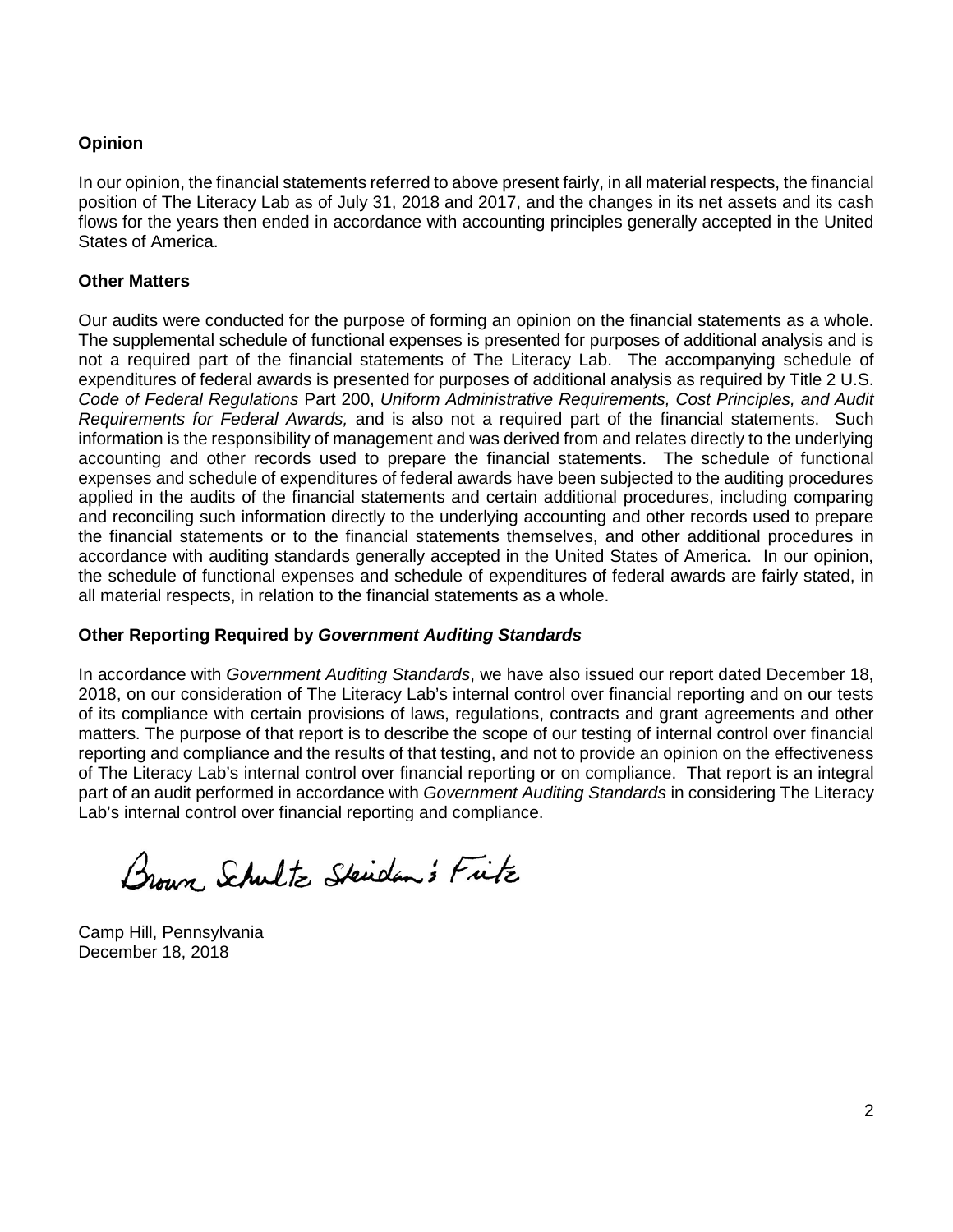## STATEMENTS OF FINANCIAL POSITION

## JULY 31, 2018 AND 2017

### ASSETS

|                                         | 2018          | 2017         |
|-----------------------------------------|---------------|--------------|
| Current assets:                         |               |              |
| Cash                                    | \$2,830,233   | \$2,180,767  |
| Accounts receivable                     | 322,316       | 171,032      |
| Grants receivable                       | 812,080       | 605,613      |
| Contributions receivable                | 1,142,670     | 181,666      |
| Prepaid expenses                        | 137,663       | 42,904       |
| Total current assets                    | 5,244,962     | 3,181,982    |
| Fixed assets, net                       | 8,356         | 20,534       |
| Other assets, deposits                  | 10,640        | 8,718        |
| <b>Total assets</b>                     | \$5,263,958   | \$3,211,234  |
| <b>LIABILITIES AND NET ASSETS</b>       |               |              |
| <b>Current liabilities:</b>             |               |              |
| Accounts payable and accrued expenses   | \$<br>158,108 | \$<br>94,597 |
| Accrued payroll and payroll liabilities | 75,987        | 110,177      |
| Deferred revenue                        | 467,497       |              |
| Deferred rent                           | 287           |              |
| Total liabilities, all current          | 701,879       | 204,774      |
| Net assets:                             |               |              |
| Unrestricted                            | 2,623,409     | 2,437,075    |
| Temporarily restricted                  | 1,938,670     | 569,385      |
|                                         |               |              |
| Total net assets                        | 4,562,079     | 3,006,460    |
| Total liabilities and net assets        | \$5,263,958   | \$3,211,234  |

See notes to financial statements.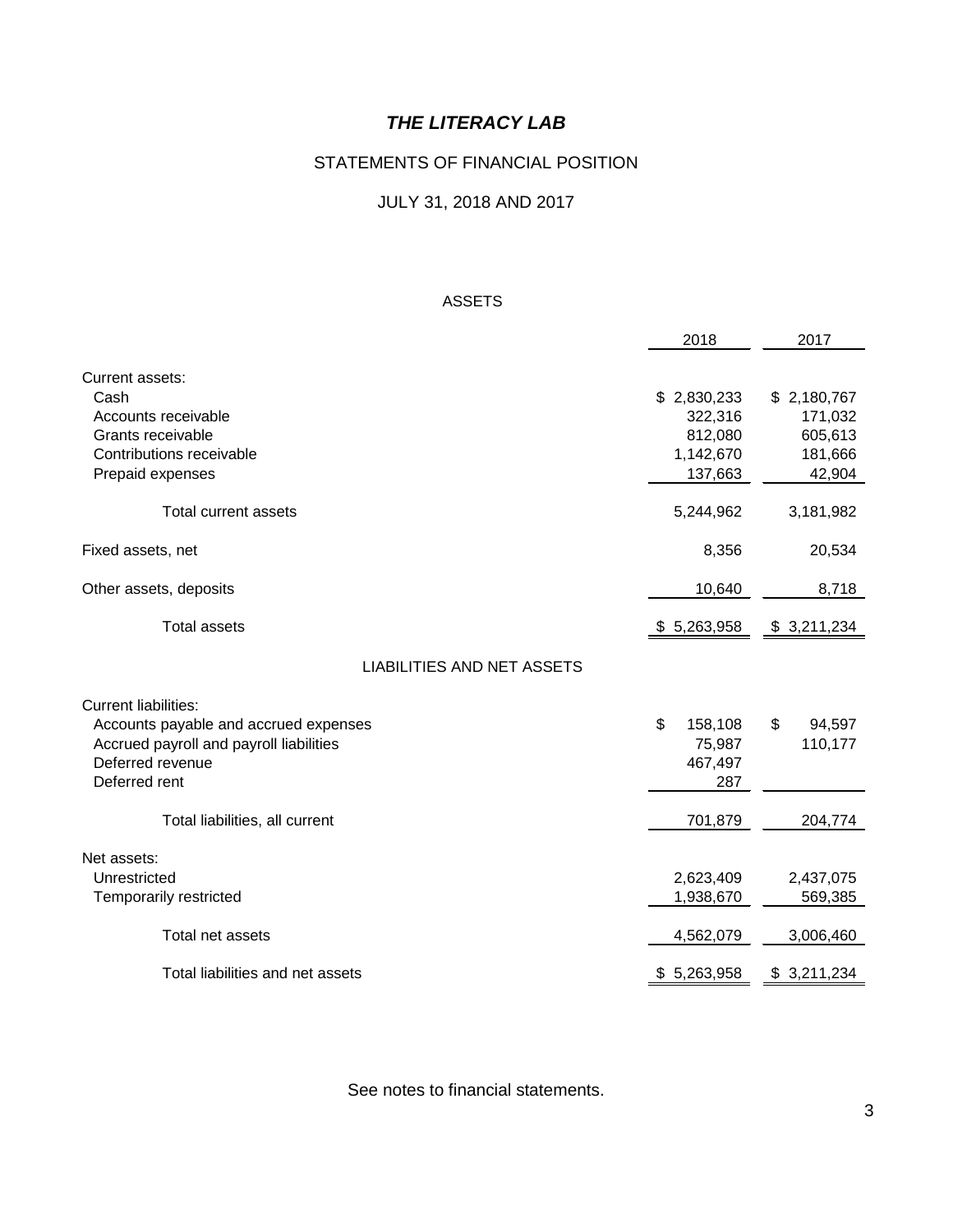## STATEMENTS OF ACTIVITIES

## YEARS ENDED JULY 31, 2018 AND 2017

|                                       | 2018         |             |             | 2017         |             |             |
|---------------------------------------|--------------|-------------|-------------|--------------|-------------|-------------|
|                                       |              | Temporarily |             |              | Temporarily |             |
|                                       | Unrestricted | restricted  | Total       | Unrestricted | restricted  | Total       |
| Revenues and other support:           |              |             |             |              |             |             |
| Government grants                     | \$4,308,674  |             | \$4,308,674 | \$3,956,335  |             | \$3,956,335 |
| Contributions and other grants        | 569,601      | \$2,455,865 | 3,025,466   | 631,694      | \$1,152,493 | 1,784,187   |
| Program service fees, tutoring        | 2,764,198    |             | 2,764,198   | 2,686,733    |             | 2,686,733   |
| Donated services                      | 579          |             | 579         | 12,250       |             | 12,250      |
| Interest and other income             | 9,762        |             | 9,762       | 5,364        |             | 5,364       |
| Net assets released from restrictions | 1,086,580    | (1,086,580) |             | 774,283      | (774, 283)  |             |
| Total revenues and other support      | 8,739,394    | 1,369,285   | 10,108,679  | 8,066,659    | 378,210     | 8,444,869   |
| Expenses:                             |              |             |             |              |             |             |
| Program services                      | 8,039,392    |             | 8,039,392   | 6,744,385    |             | 6,744,385   |
| Management and general                | 271,244      |             | 271,244     | 183,142      |             | 183,142     |
| Fundraising                           | 242,424      |             | 242,424     | 176,600      |             | 176,600     |
| Total expenses                        | 8,553,060    |             | 8,553,060   | 7,104,127    |             | 7,104,127   |
| Changes in net assets                 | 186,334      | 1,369,285   | 1,555,619   | 962,532      | 378,210     | 1,340,742   |
| Net assets:                           |              |             |             |              |             |             |
| Beginning of year                     | 2,437,075    | 569,385     | 3,006,460   | 1,474,543    | 191,175     | 1,665,718   |
| End of year                           | \$2,623,409  | \$1,938,670 | \$4,562,079 | \$2,437,075  | 569,385     | \$3,006,460 |

See notes to financial statements.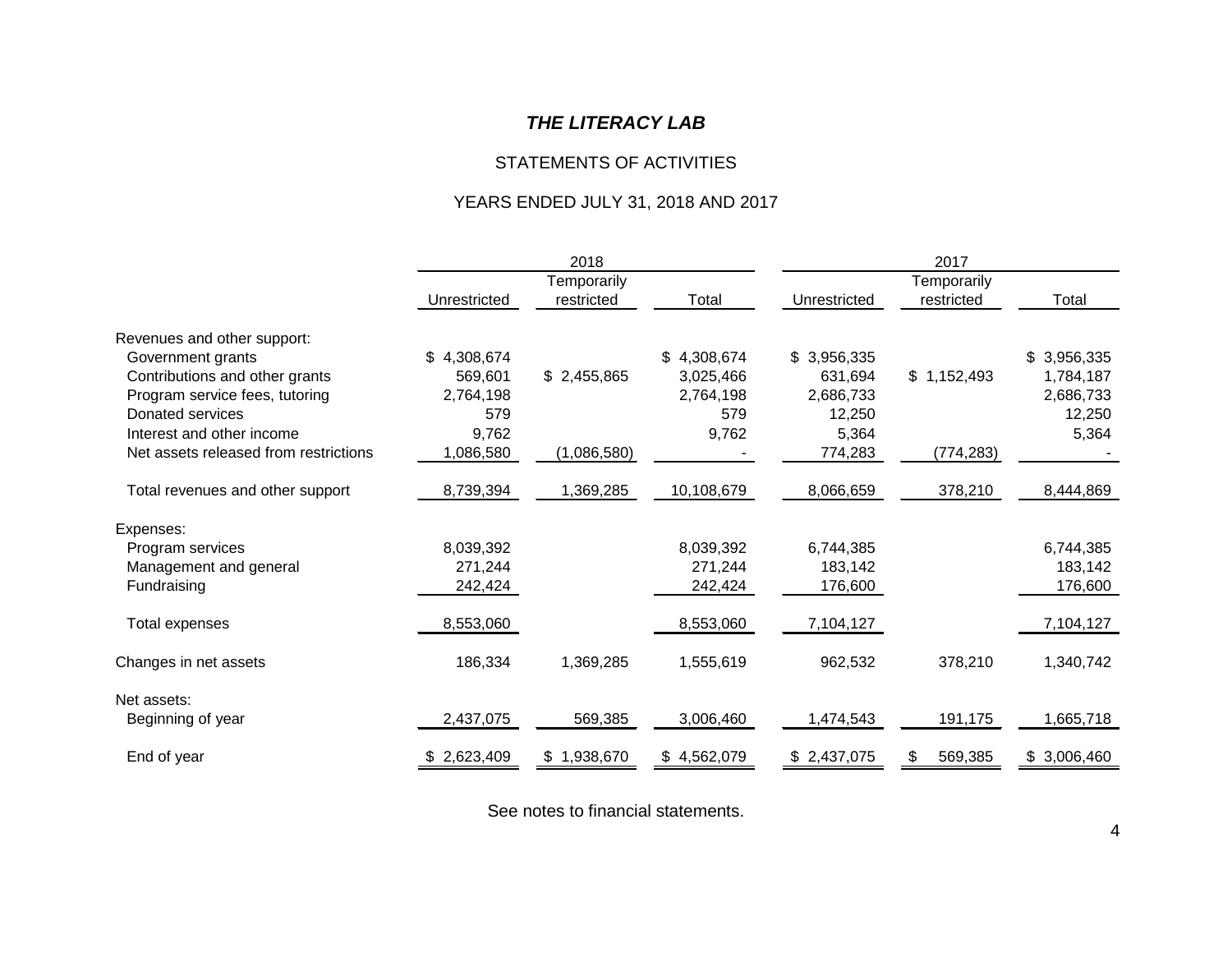## STATEMENTS OF CASH FLOWS

## YEARS ENDED JULY 31, 2018 AND 2017

|                                               | 2018        | 2017        |
|-----------------------------------------------|-------------|-------------|
|                                               |             |             |
| Cash flows from operating activities:         |             |             |
| Change in net assets                          | \$1,555,619 | \$1,340,742 |
| Adjustments:                                  |             |             |
| Depreciation                                  | 12,178      | 12,234      |
| Increase in:                                  |             |             |
| Accounts receivable                           | (151, 284)  | (92, 141)   |
| Grants receivable                             | (206, 467)  | (115, 749)  |
| Contributions receivable                      | (961,004)   | (104, 666)  |
| Prepaid expenses                              | (94, 759)   | (29, 288)   |
| <b>Deposits</b>                               | (1,922)     | (74)        |
| Increase (decrease) in:                       |             |             |
| Accounts payable and accrued expenses         | 63,511      | (6,938)     |
| Accrued payroll and payroll liabilities       | (34, 190)   | 5,398       |
| Deferred revenue                              | 467,497     | (45,986)    |
| Deferred rent                                 | 287         | (3,618)     |
| Total adjustments                             | (906, 153)  | (380,828)   |
|                                               |             |             |
| Net cash provided by operating activities and |             |             |
| increase in cash                              | 649,466     | 959,914     |
| Cash:                                         |             |             |
| Beginning of year                             | 2,180,767   | 1,220,853   |
| End of year                                   | \$2,830,233 | \$2,180,767 |
|                                               |             |             |

See notes to financial statements.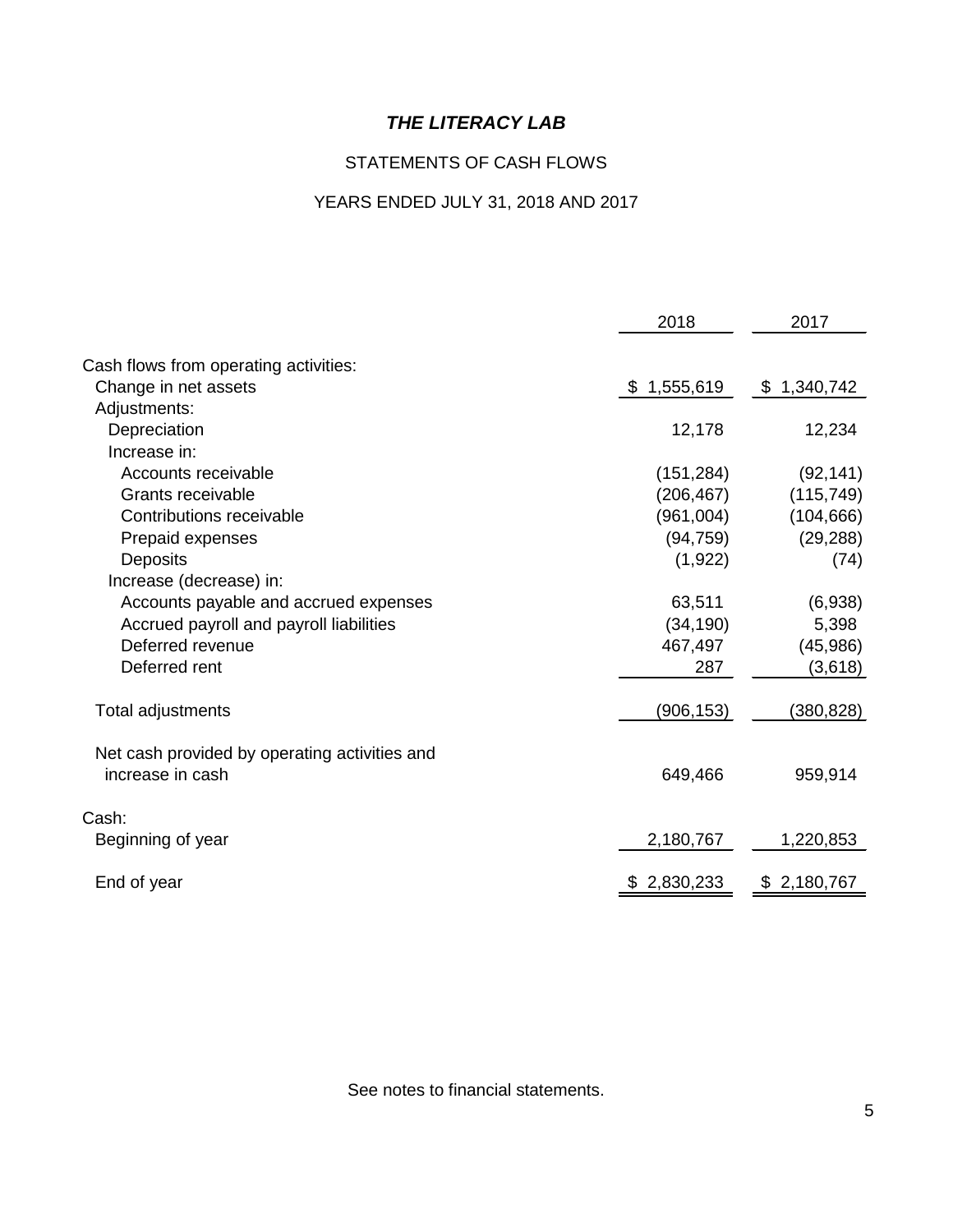## NOTES TO FINANCIAL STATEMENTS

## YEARS ENDED JULY 31, 2018 AND 2017

### **1. Nature of activities:**

The Literacy Lab (the Organization) was incorporated in 2010 under the laws of the State of Virginia for the purpose of providing high-quality reading instruction to low-income students in order to improve their literacy skills, leading to increased academic and life success.

The Organization places full-time tutors in high-needs schools to provide one-on-one literacy intervention to children from age three to grade three. In 2018, the Organization served over 4,900 children in Washington, DC; Alexandria, VA; Baltimore, MD; Kansas City, MO and Richmond, VA. In 2016, the Organization also launched the Leading Men Fellowship, a special initiative to increase diversity and quality in the early childhood workforce. The goals of the Organization are to improve individual students' reading levels by providing direct instruction in reading, to make schools and teachers more effective providing targeted reading interventions which allow students to access the rest of the curriculum and to strengthen communities by preparing children for academic and career success through increased literacy skills.

#### **2. Summary of significant accounting policies:**

### *Basis of accounting:*

The financial statements of the Organization have been prepared on the accrual basis of accounting with revenue recognized when earned and expenses recognized when incurred.

#### *Financial statement presentation:*

Financial statement presentation follows the Financial Accounting Standards Board (FASB) Accounting Standards Codification (ASC) 958. The Organization is required to report information regarding its financial position and activities according to three classes of net assets: unrestricted net assets, temporarily restricted net assets and permanently restricted net assets. The Organization currently has no permanently restricted net assets.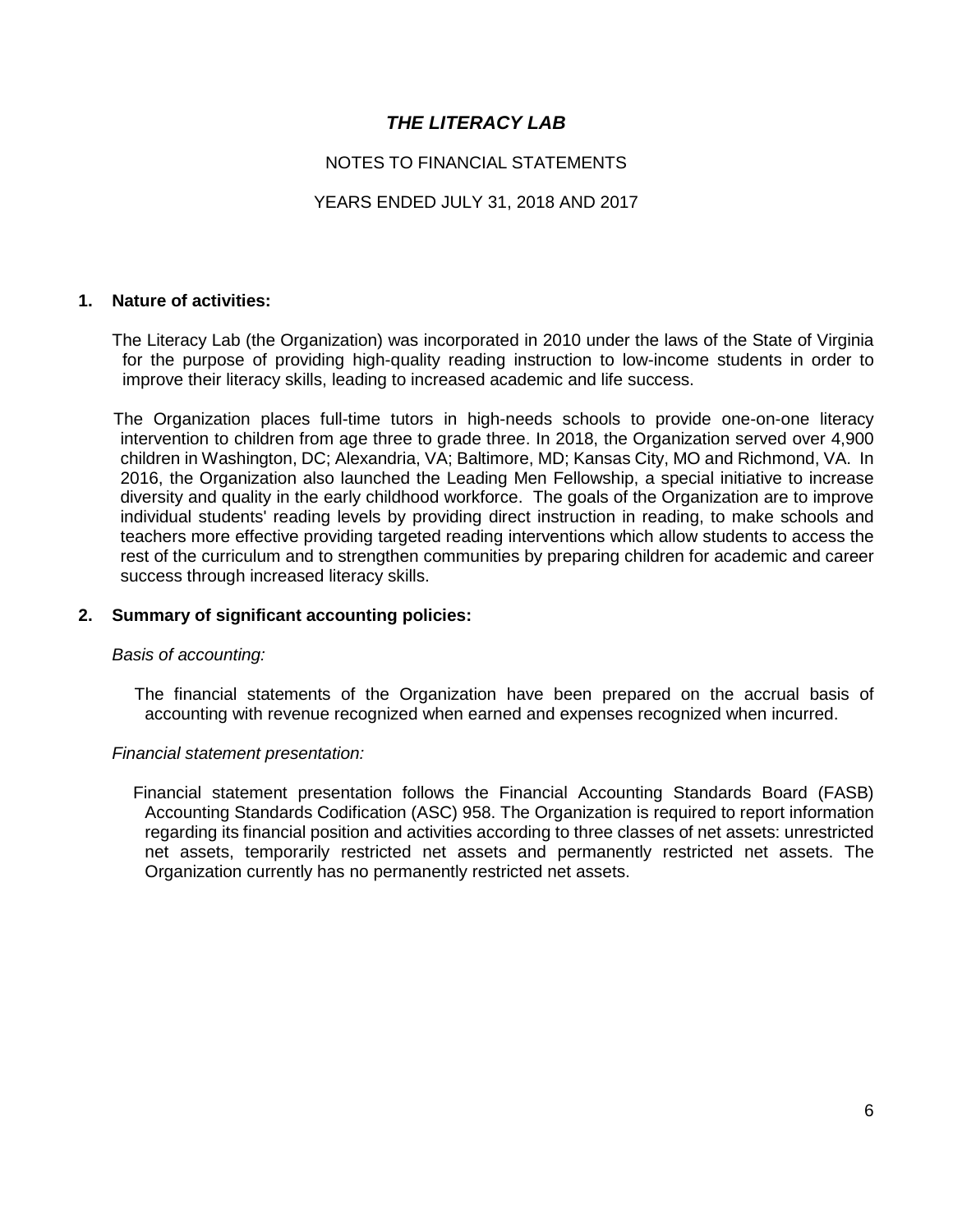## NOTES TO FINANCIAL STATEMENTS (CONTINUED)

### YEARS ENDED JULY 31, 2018 AND 2017

### **2. Summary of significant accounting policies (continued):**

#### *Revenue recognition:*

Contributions are recognized as revenue when they are received or unconditionally pledged.

- All contributions are available for unrestricted use unless specifically restricted by the donor. Contributions and promises to give with donor-imposed conditions are recognized as unrestricted support when the conditions on which they depend are substantially met. Contributions and promises to give with donor-imposed restrictions are reported as temporarily restricted support. Unconditional promises to give due in the next year are recorded at their net realizable value. Contributions to be received after one year are discounted at an appropriate discount rate. Amortization of the discount is recorded as additional contribution revenue in accordance with donor-imposed restrictions, if any, on the contribution.
- Grant revenues from foundation grants are recognized as increases in unrestricted net assets unless use of the related assets is limited by donor-imposed restrictions. Expiration of temporary restrictions (i.e. the donor-stipulated purpose has been fulfilled and/or the stipulated time period has elapsed) is reported as net assets released from restrictions between the applicable classes of net assets.
- Grant revenues are received primarily from federal agencies and the District of Columbia government and recorded as costs are incurred. These grants are subject to financial and compliance audits by the grantor agencies. No provision for possible adjustments for disallowed costs has been made in the accompanying financial statements, as management believes any such adjustment would not have a material effect on the financial statements.

Costs incurred in excess of cash received are shown as grants receivable.

Program service fee revenues for tutoring services are considered to be exchange transactions and accordingly, are recognized as the services are completed. These revenues are recognized in the year the services are provided.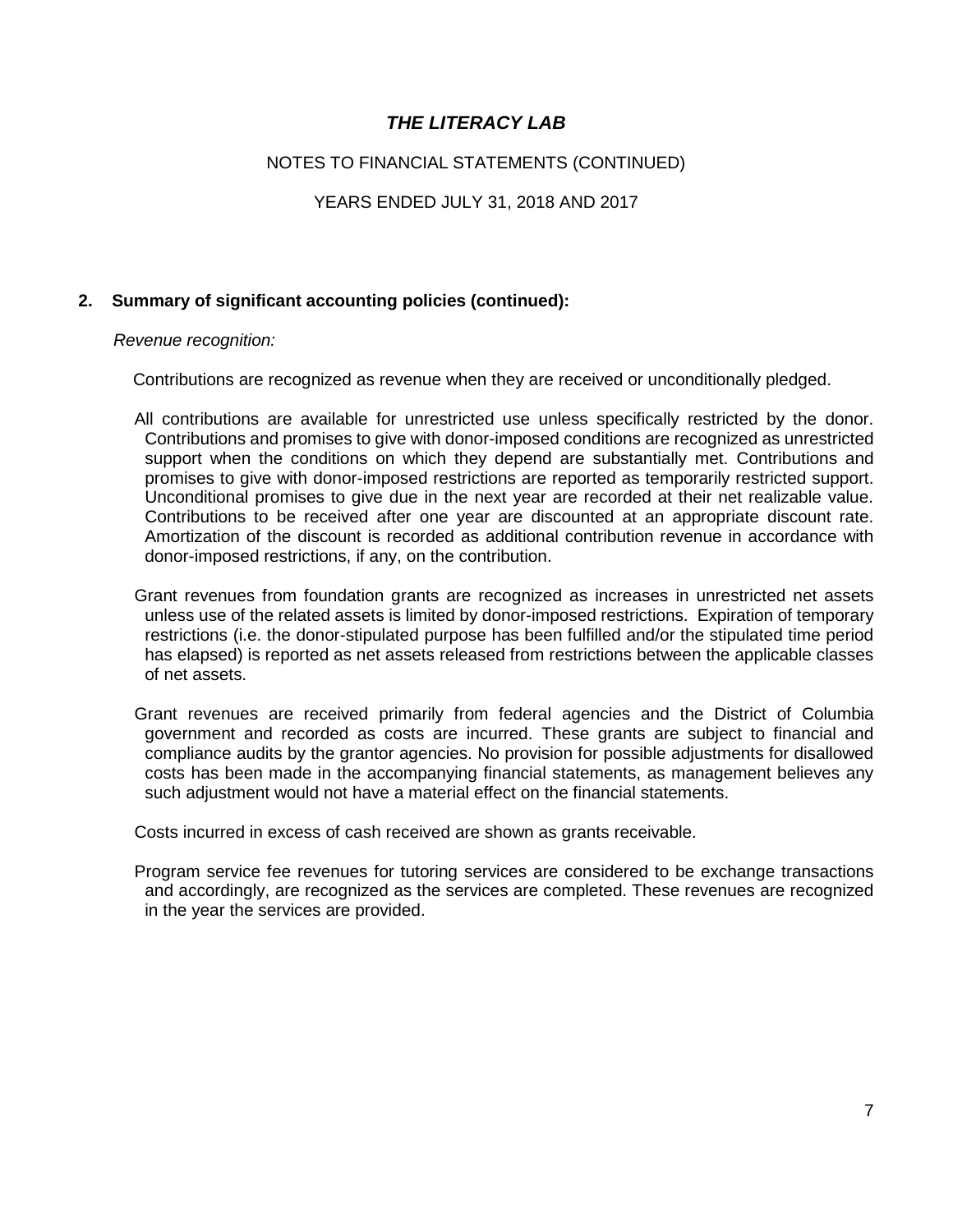## NOTES TO FINANCIAL STATEMENTS (CONTINUED)

### YEARS ENDED JULY 31, 2018 AND 2017

### **2. Summary of significant accounting policies (continued):**

*Accounts and grants receivable:*

- The Organization's accounts receivable consist of unsecured amounts due from program participants and funding sources whose ability to pay is subject to changes in general economic conditions.
- The Organization manages its credit risk pertaining to accounts receivable by performing ongoing credit evaluations of its program participants and funding sources and generally does not require collateral. Accounts and grants receivable as presented are current and considered fully collectible by management.
- Accounts receivable are stated at the amount management expects to collect from outstanding balances. Management provides for probable uncollectible amounts through a provision for bad debt expense and an adjustment to a valuation allowance based on its assessment of the current status of individual accounts. There was no provision for bad debt expense as of July 31, 2018 and 2017, as management expects that all balances currently due are collectible.

#### *Contributions receivable:*

- Contributions are recognized when the donor makes a promise to give that is, in substance, unconditional. Promises to give represent amounts committed by donors that have not been received by the Organization. The Organization uses the allowance method to determine uncollectible promises to give. Contributions receivable are all due to be received within one year.
- Concentrations of credit risk with respect to contributions receivable are limited due to the large number of contributions comprising the Organization's contributor base and their dispersion across different industries and donor backgrounds.

#### *Tax status:*

The Organization has been recognized as exempt from income taxes under Section 501(c)(3) of the Internal Revenue Code and files a federal form 990 annually. Under IRC Section 512(a)(7), certain transportation benefits are subject to unrelated business income tax. As of July 31, 2018, the Organization estimates that \$1,405 of income tax is due related to the filing of the Federal 990-T Tax Return.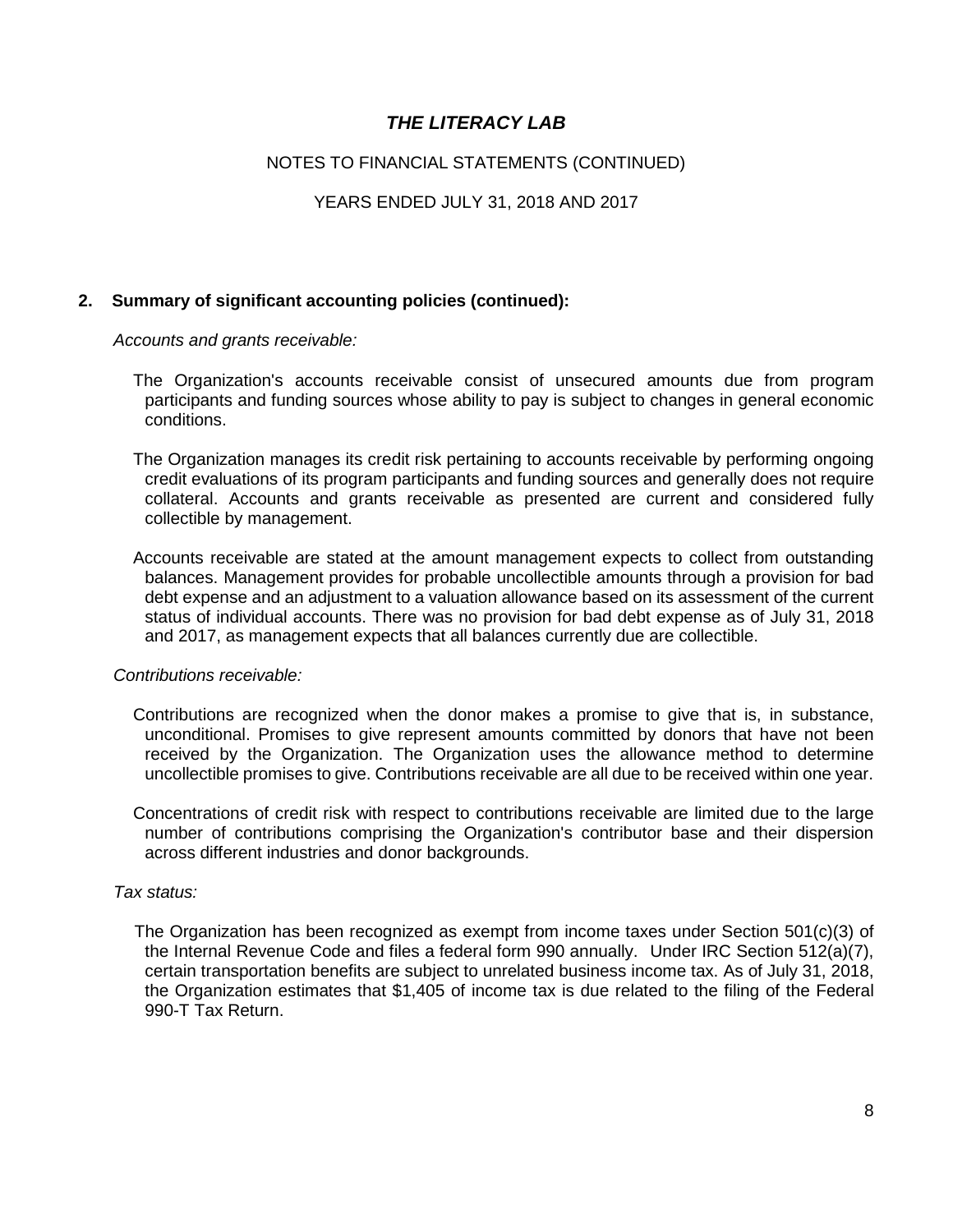## NOTES TO FINANCIAL STATEMENTS (CONTINUED)

### YEARS ENDED JULY 31, 2018 AND 2017

### **2. Summary of significant accounting policies (continued):**

#### *Donated services and materials:*

Donated services and materials are recognized as contributions if the services received create or enhance nonfinancial assets or require specialized skills, are provided by individuals possessing those skills and would typically need to be purchased if not provided by donation.

Contributed services and promises to give services that do not meet the criteria noted above are not recognized. In-kind contributions for space, supplies and professional services are recorded in the statements of activities at fair value and recognized as revenue and expense in the period they are received, except for donated equipment, which is recorded as revenue in the period received and the asset is depreciated over its estimated useful life.

A number of volunteers donated their time to the Organization by serving on advisory and planning committees. No value has been assigned for those services. The time contributed by the members of the Organization's Board of Directors is uncompensated and is not reported in the financial statements.

#### *Advertising:*

Advertising and marketing costs are expensed when incurred. Marketing activities were conducted for the purpose of promoting the activities of the Organization. Advertising and marketing expenses in the amount of \$1,508 and \$1,302 were incurred during the years ended July 31, 2018 and 2017, respectively.

#### *Functional expense allocation policies and procedures:*

The Organization's expenses are summarized on a functional basis in the statement of activities. Accordingly, certain costs are allocated among the program and supporting services benefited.

#### *Use of estimates:*

The preparation of financial statements in accordance with accounting principles generally accepted in the United States of America requires management to make estimates and assumptions that affect the reported amounts of assets, liabilities, the disclosure of contingent assets and liabilities at the date of the financial statements, and the reported amounts of support and revenues and expenses during the reporting period. Actual results could differ from those estimates.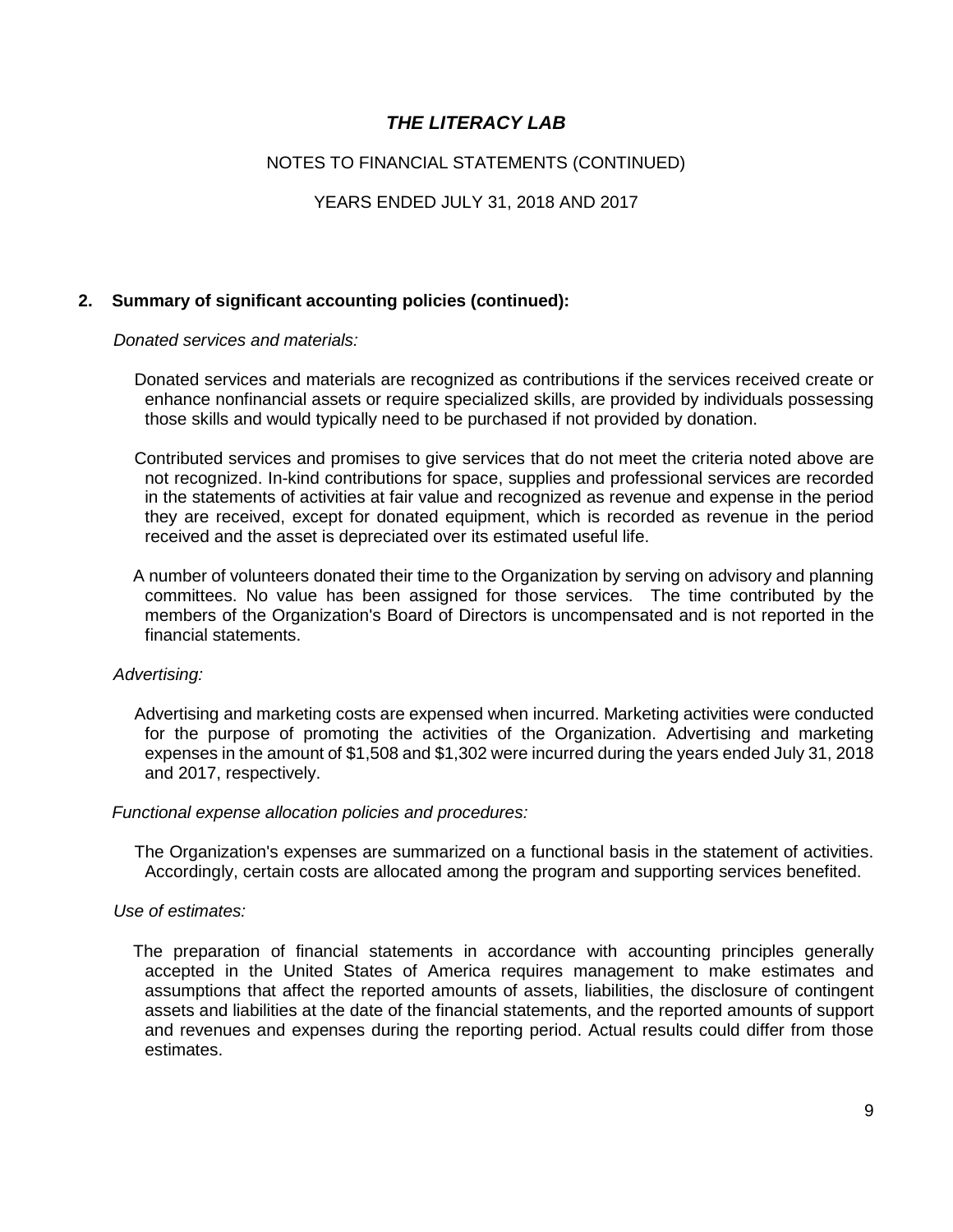## NOTES TO FINANCIAL STATEMENTS (CONTINUED)

## YEARS ENDED JULY 31, 2018 AND 2017

### **2. Summary of significant accounting policies (continued):**

#### *Subsequent events:*

Management evaluated subsequent events through December 18, 2018, the date the combined financial statements were available to be issued.

#### *Recently issued accounting standards:*

#### Revenue:

Financial Accounting Standards Board Accounting Standards Update (FASB ASU) 2014-09, *Revenue from Contracts and Customers* (Topic 606), with effective dates amended by FASB ASU 2015-14, is effective for the Organization's 2019 year end and identifies specific steps to be applied to properly recognize revenue from customer contracts. Under the standard, revenue recognition is determined using a five-step model which identifies customer contracts, identifies performance obligations in each contract, determines transaction price, allocates transaction price to performance obligations and recognizes revenue when or as the performance obligations are satisfied. The standard permits the use of either the retrospective or cumulative effect transition method. The Organization is evaluating the effect that ASU 2014- 09 will have on its financial statements. The Organization has not yet selected a transition method, nor has it determined the effect of the standard on its ongoing financial reporting.

#### Leases*:*

- FASB ASU 2016-02, *Leases*, is effective for the Organization's 2020 year end and requires that all leases with terms of more than 12 months be recognized as assets and liabilities on the statement of financial position. Recognition of these lease assets and lease liabilities represents a change from previous generally accepted accounting principles (GAAP), which did not require lease assets and lease liabilities to be recognized for operating leases. Qualitative disclosures along with specific quantitative disclosures will be required to provide enough information to supplement the amounts recorded in the financial statements so that users can understand more about the nature of an entity's leasing activities.
- The Organization will be required to recognize and measure leases at the beginning of the earliest period presented using a modified retrospective approach, which includes a number of optional practical expedients that the Organization may elect to apply. At adoption, the Organization will recognize a right-of-use asset and a lease liability initially measured at the present value of its operating lease payments. The Organization is currently evaluating the impacts of adopting this guidance on its financial position, results of operations and cash flows.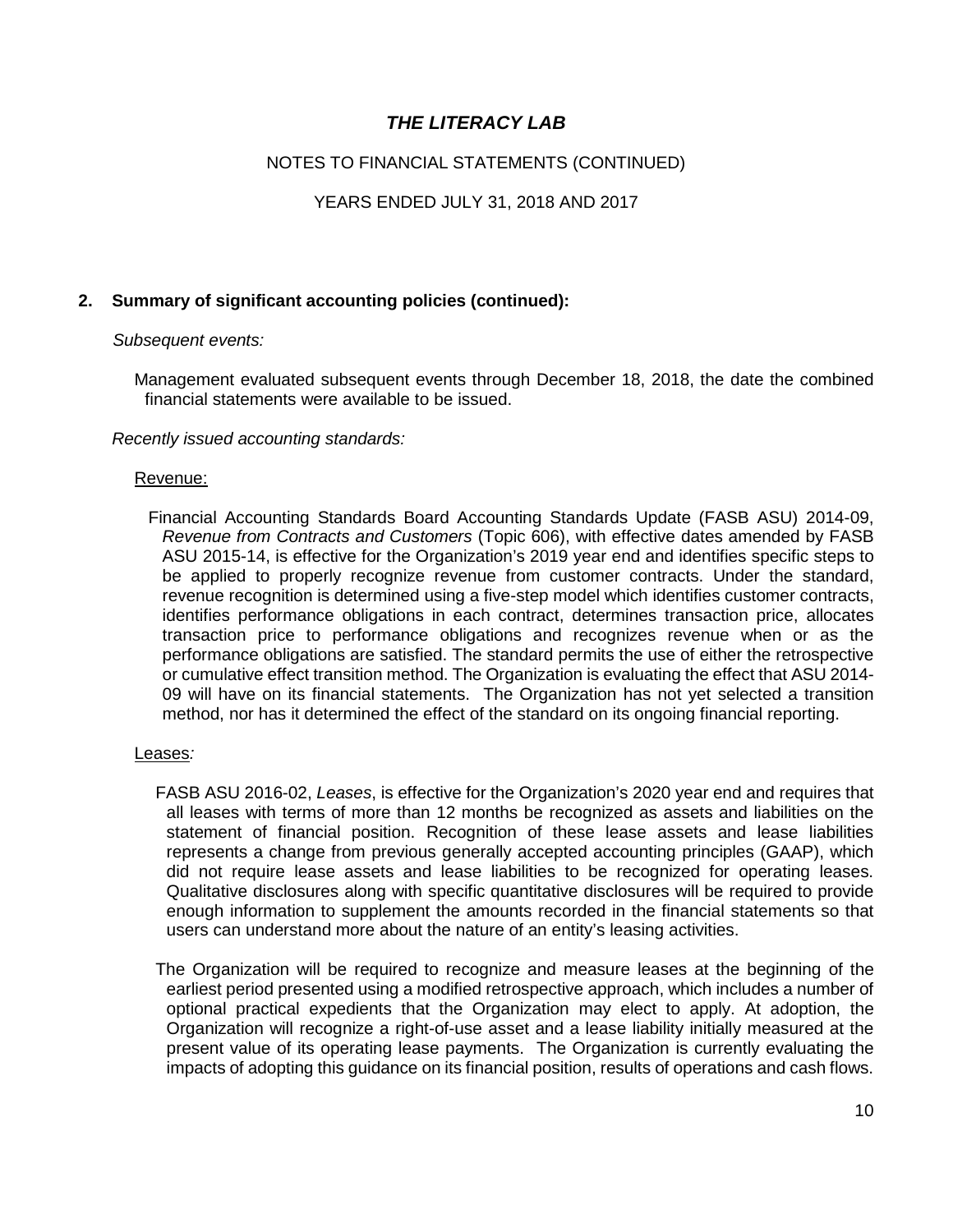## NOTES TO FINANCIAL STATEMENTS (CONTINUED)

## YEARS ENDED JULY 31, 2018 AND 2017

## **2. Summary of significant accounting policies (continued):**

*Recently issued accounting standards (continued):*

#### Not-for-profit entities:

In August 2016, the FASB issued ASU 2016-14, *Not-for-Profit Entities (Topic 958): Presentation of Financial Statements of Not-for-Profit Entities*, which provides more relevant information about available resources (and the changes in those resources) to donors, grantors, creditors and other users. The most significant aspects of the ASU are as follows: (1) the ASU replaces the current presentation of three classes of net assets (unrestricted, temporarily restricted and permanently restricted) with two classes of net assets – net assets with donor restrictions and net assets without donor restrictions, as well as the currently required amount for total net assets, (2) the ASU expands the disclosures about the nature and amount of any donor restrictions, board designations of net assets without donor restrictions, as well as any underwater endowment funds, (3) the ASU requires expenses to be presented by nature and function, as well as an analysis of the allocation of these expenses and (4) the ASU requires specific quantitative and qualitative disclosures to improve the ability of financial statement users to assess the entity's available financial resources and the methods by which it manages liquidity and liquidity risk. ASU 2016-14 is to be applied retrospectively and is effective for years beginning after December 15, 2017. The Organization will be evaluating the impact this standard will have on its financial statements and related disclosures.

## **3. Fixed assets:**

Fixed assets are recorded at cost. Contributed assets are recorded at fair value. If an expenditure in excess of \$5,000 results in an asset having an estimated useful life, which extends substantially beyond the year of acquisition, the expenditure is capitalized at cost and depreciated over the estimated useful life of the asset. Depreciation has been provided on the straight-line method over the estimated useful lives of the assets. All fixed assets have an estimated useful life of three years.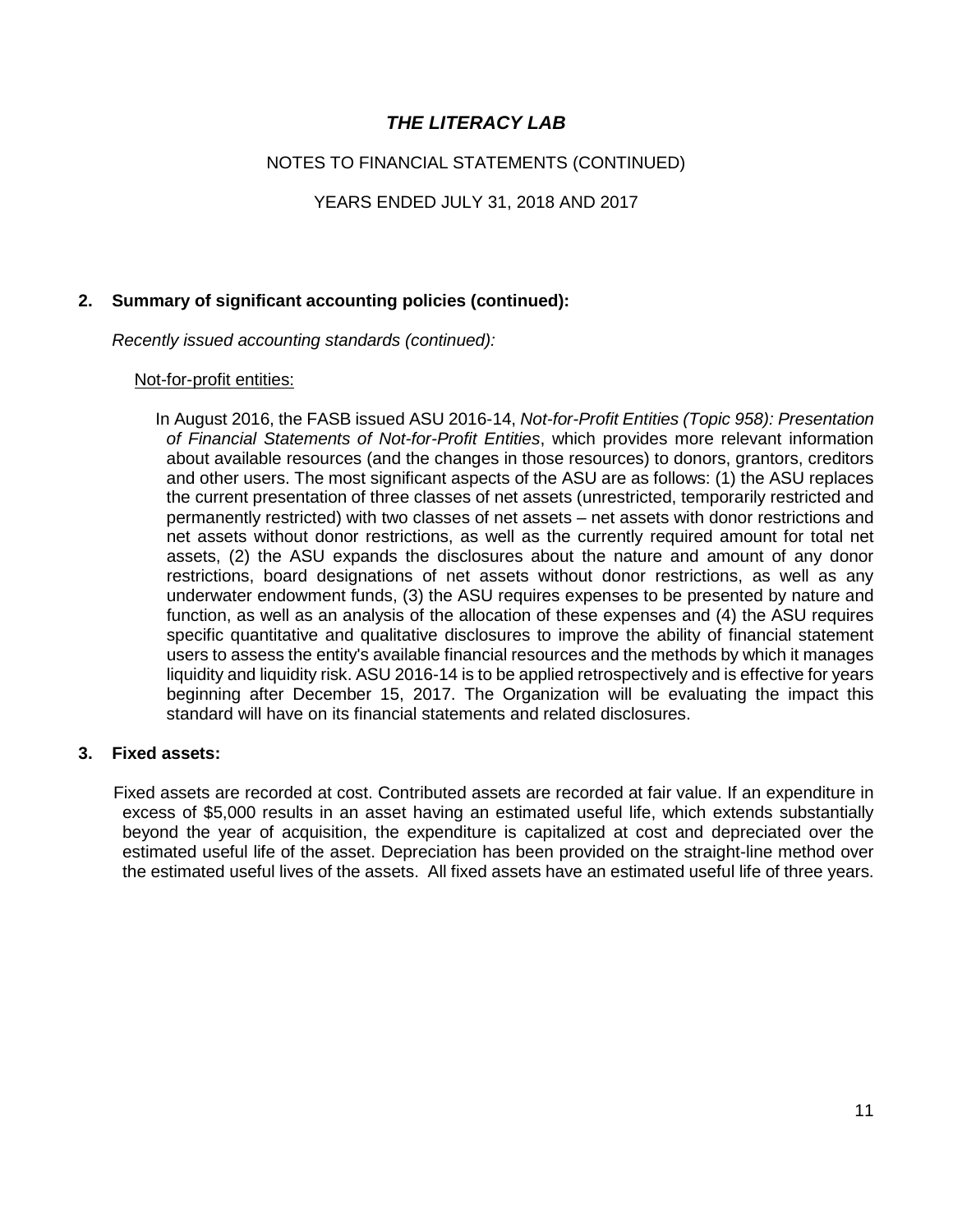## NOTES TO FINANCIAL STATEMENTS (CONTINUED)

## YEARS ENDED JULY 31, 2018 AND 2017

## **3. Fixed assets (continued):**

Classification of fixed assets and their estimated useful lives as of July 31, 2018 and 2017 are as summarized below:

|                                        | Estimated<br>useful<br>life (years) | 2018                  | 2017                  |
|----------------------------------------|-------------------------------------|-----------------------|-----------------------|
| Website and database<br>Computers      | 3<br>3                              | \$<br>35,655<br>5,705 | \$<br>35,655<br>5,705 |
| Total cost<br>Accumulated depreciation |                                     | 41,360<br>33,004      | 41,360<br>20,826      |
| Net book value                         |                                     | 8,356                 | 20,534<br>\$.         |

## **4. Temporarily restricted net assets:**

Temporarily restricted net assets are comprised of contributions received from various grants and donors which are available to support future projects or operations. Temporarily restricted net assets as of July 31, 2018 and 2017 were available for the following:

|                                         | 2018        | 2017         |
|-----------------------------------------|-------------|--------------|
| Program services, purpose restricted:   |             |              |
| <b>Reading Corps</b>                    | \$1,227,785 | 352,500<br>S |
| Leading Men                             | 600,000     |              |
| Technology project                      | 50,000      |              |
| Ready to Read                           | 1,000       | 2,000        |
| Total purpose restricted                | 1,878,785   | 354,500      |
| Time restricted                         | 59,885      | 214,885      |
| Total temporarily restricted net assets | 1,938,670   | 569,385      |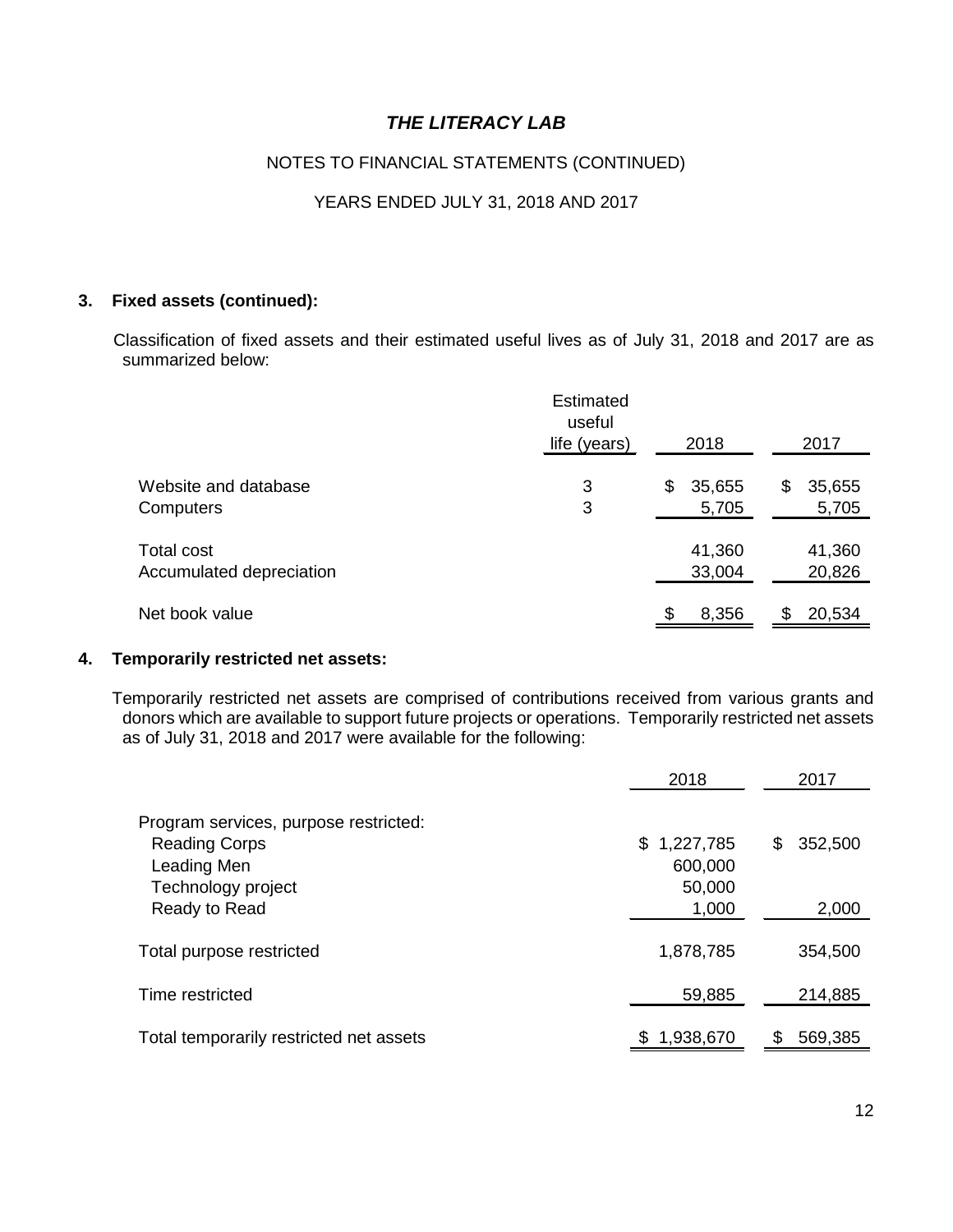## NOTES TO FINANCIAL STATEMENTS (CONTINUED)

## YEARS ENDED JULY 31, 2018 AND 2017

#### **5. Released from restrictions:**

Net assets were released from donor restrictions by incurring expenses satisfying the restricted purpose or by occurrence of other events specified or implied by donors. During the years ended July 31, 2018 and 2017, the Organization expended funds from temporarily restricted net assets as follows:

|                                                 | 2018 |                   | 2017 |         |
|-------------------------------------------------|------|-------------------|------|---------|
| Program services, purpose restriction incurred: |      |                   |      |         |
| <b>Reading Corps</b><br>Leading Men             | \$   | 844,000<br>50,000 | S    | 663,209 |
| Ready to Read                                   |      | 2,000             |      | 5,225   |
| <b>Practice Development</b><br>Summer intern    |      | 580               |      | 2,000   |
| Total released for purpose restrictions         |      | 896,580           |      | 670,434 |
| Time restriction expired                        |      | 190,000           |      | 103,849 |
| Total released from restrictions                |      | 1,086,580         |      | 774,283 |

#### **6. Commitments:**

*Operating Sublease – 1003 K Street, NW (Washington, DC):*

The Organization entered into a lease agreement with New Leaders, Inc. on November 10, 2015 for the rent of office space located at 1003 K Street NW, Washington, DC. The lease term commenced on December 1, 2015 and is scheduled to expire on May 31, 2019. Monthly base rent payments of \$5,463 began on December 1, 2015, which then increased to \$5,681 per month on December 1, 2016. On October 19, 2016, both parties agreed to an amendment to the sublease for additional office space. Pursuant to the terms of the lease amendment, total monthly base rent payments of \$11,286 began on June 1, 2017. A second amendment was signed on May 21, 2018 which increased the monthly base rent payments to \$11,756, effective June 1, 2018. As a requirement of this lease, a security deposit in the amount of \$5,463 was made. Rental expense related to this lease for the years ended July 31, 2018 and 2017 was \$136,376 and \$74,677, respectively.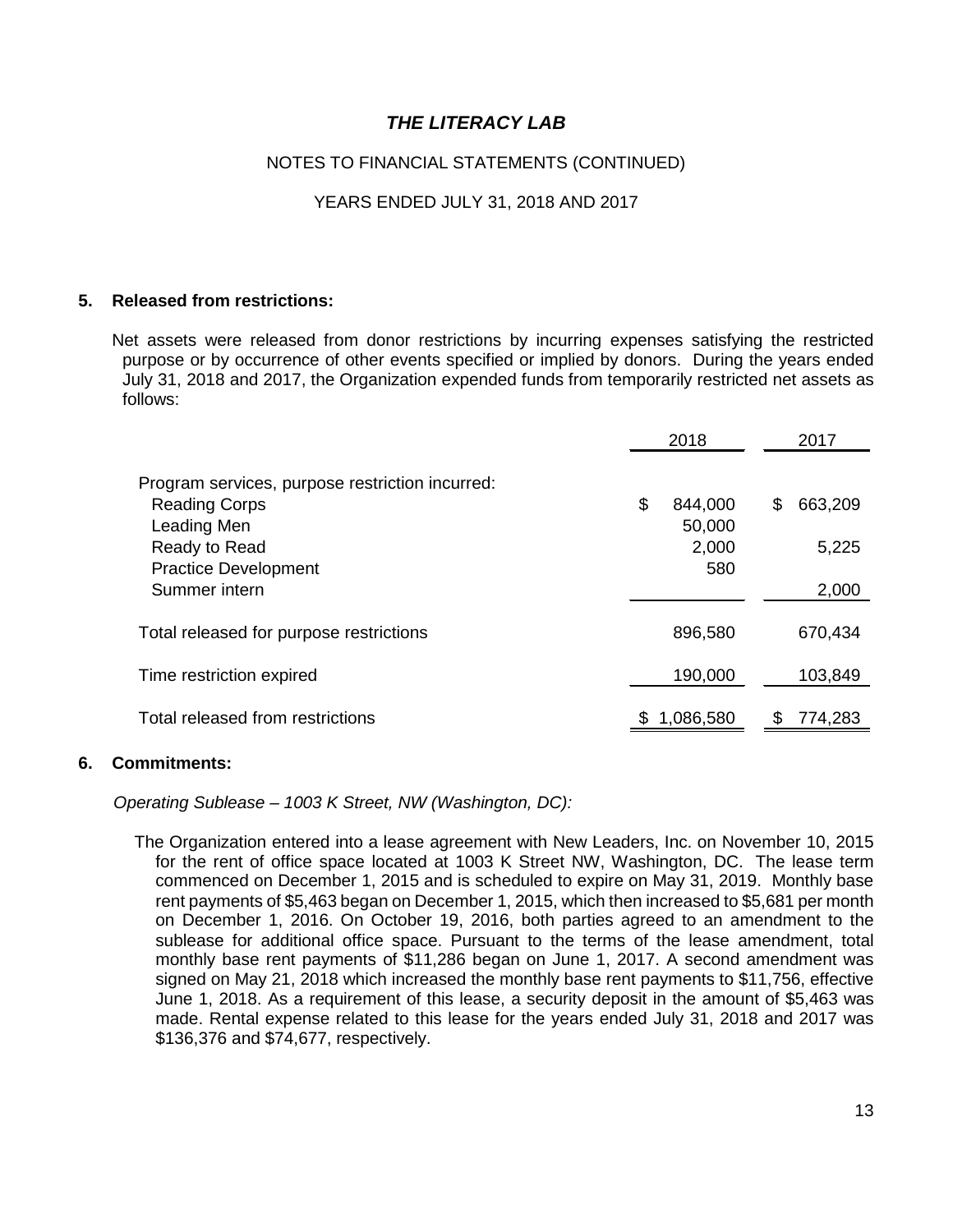## NOTES TO FINANCIAL STATEMENTS (CONTINUED)

## YEARS ENDED JULY 31, 2018 AND 2017

### **6. Commitments (continued):**

*Operating Sublease – 4049 Pennsylvania Avenue (Kansas City, MO):*

The Organization entered into a sublease agreement with Turn the Page for the rental of office space at 4049 Pennsylvania Avenue, Kansas City, MO. This lease is effective for a period of thirty-six (36) months beginning on January 1, 2016 and expiring on December 31, 2018. On March 21, 2017, both parties agreed to a revised sublease for additional office space. Pursuant to the terms of the revised sublease, monthly base rent shall be \$1,767 from June 1, 2017 through December 31, 2017. The Organization was notified by Turn the Page that, effective January 1, 2018, the new monthly rent amount decreased to \$1,570. As a requirement of this lease, a security deposit in the amount of \$800 was made. Rental expense (including utilities) related to this lease for the years ended July 31, 2018 and 2017 was \$20,063 and \$13,183, respectively.

*Operating Lease – 1500 Union Avenue (Baltimore, MD):*

The Organization entered into a lease agreement with Union Avenue Master Sub-Tenant, LLC for the rental of office space at 1500 Union Avenue, Baltimore, MD. This lease is effective for a period of thirty-six (36) months beginning on December 1, 2017 and expiring on November 30, 2020. Pursuant to the terms of the lease, monthly base rent shall be \$1,185 from December 1, 2017 through November 30, 2018, and increases to \$1,221 for December 1, 2018 through November 30, 2019, and \$1,257 for December 1, 2019 through November 30, 2020. In addition to the base rent, there is also a monthly fee to cover operating expenses. As a requirement of this lease, a security deposit in the amount of \$2,627 was made. Rental expense (including operating expenses) related to this lease for the years ended July 31, 2018 and 2017 was \$21,589 and \$0, respectively.

*Operating Lease – One Federal Street, Building 101 (Springfield, MA):*

The Organization entered into a lease agreement with Springfield Technical Community College Assistance Corporation for the rental of office space at One Federal Street, Springfield, MA. This lease is effective for a period of thirteen (13) months beginning on June 1, 2018 and expiring on June 30, 2019. Pursuant to the terms of the lease, monthly base rent shall be \$400 per month. As a requirement of this lease, a security deposit in the amount of \$400 was made. Rental expense related to this lease for the years ended July 31, 2018 and 2017 was \$800 and \$0, respectively.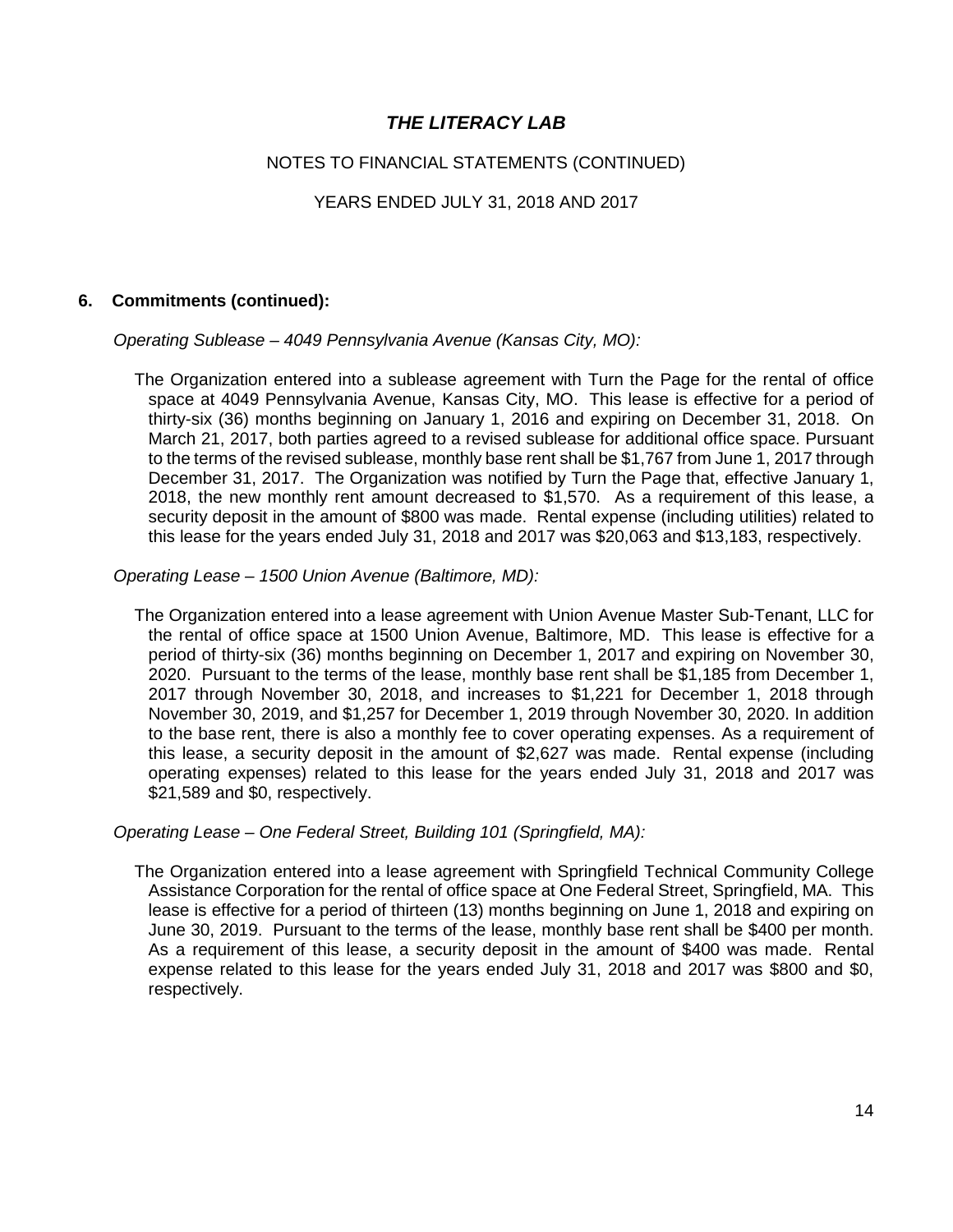## NOTES TO FINANCIAL STATEMENTS (CONTINUED)

## YEARS ENDED JULY 31, 2018 AND 2017

#### **6. Commitments (continued):**

As of July 31, 2018, future minimum rental obligations required under these operating subleases are as follows:

| Year ending<br><b>July 31,</b> |               |
|--------------------------------|---------------|
| 2019                           | 162,210<br>\$ |
| 2020                           | 32,733        |
| 2021                           | 10,960        |
| <b>Totals</b>                  | 205,903       |

*License Agreement - 1500 Union Avenue, Baltimore, MD:*

The Organization entered into a license agreement with New Leaders, Inc. on June 24, 2016 for the rental of certain office space located at 1500 Union Avenue, Baltimore, MD. This license agreement calls for twelve (12) monthly payments of \$655, commencing on July 15, 2016. As a requirement of this license agreement, a security deposit in the amount of \$655 was made. On June 23, 2017, both parties agreed to an amendment to the license agreement, which extended the term to November 29, 2017. The license agreement was not renewed and the Organization entered into a lease agreement at the same location, as described above. Rental expense related to this license agreement for the years ended July 31, 2018 and 2017 was \$2,620 and \$7,860, respectively.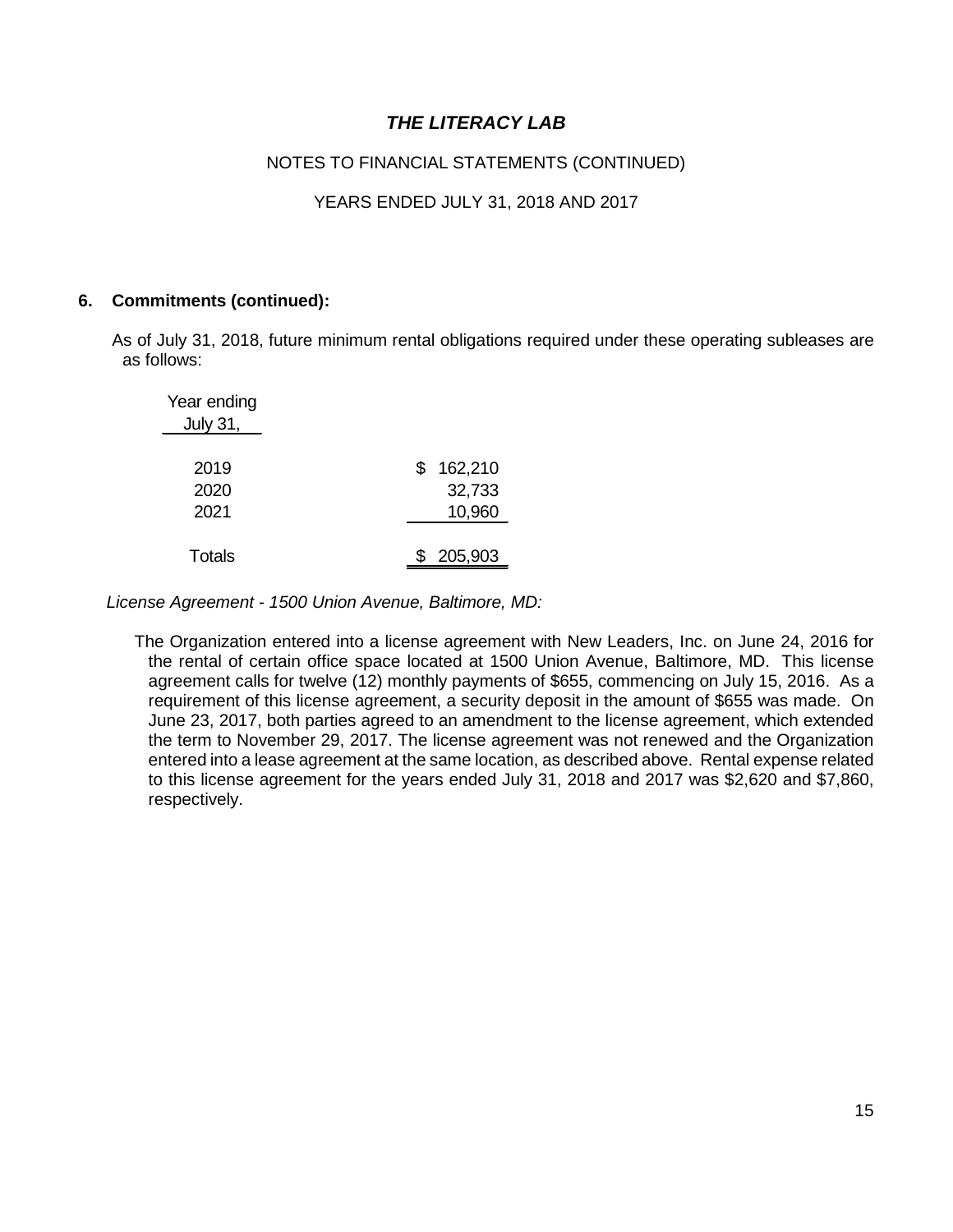## NOTES TO FINANCIAL STATEMENTS (CONTINUED)

## YEARS ENDED JULY 31, 2018 AND 2017

### **6. Commitments (continued):**

*Membership Agreements - 2920 W. Broad St., Richmond, VA:*

- The Organization entered into a membership agreement with Gather, LLC on May 23, 2017 for the rental of certain office space located at 2920 W. Broad St., Richmond, VA. This membership agreement calls for twelve (12) monthly payments of \$800, commencing on July 19, 2017. On July 31, 2018, a new membership agreement was executed for an additional twelve (12) month period with monthly payments of \$824, commencing on August 1, 2018. As a requirement of this new membership agreement, a security deposit in the amount of \$824 was made. Rental expense (including operating expenses) related to this membership agreement for the years ended July 31, 2018 and 2017 was \$10,981 and \$8,592, respectively.
- On July 17, 2017, a separate membership agreement was executed with Gather, LLC for use of a desk located at 2920 W. Broad St., Richmond, VA. This membership agreement calls for three (3) monthly payments of \$350, commencing on August 25, 2017, with month to month payments thereafter. This membership agreement ended on March 4, 2018. Rental expense related to this membership agreement for the years ended July 31, 2018 and 2017 was \$2,224 and \$0, respectively.
- On January 16, 2018, a separate membership agreement was executed with Gather, LLC for use of an office located at 2920 W. Broad St., Richmond, VA. This membership agreement calls for month to month payments of \$550, commencing on March 5, 2018. As a requirement of this new membership agreement, a security deposit in the amount of \$550 was made. Rental expense related to this membership agreement for the years ended July 31, 2018 and 2017 was \$2,661 and \$0, respectively.
- On July 31, 2018, a separate membership agreement was executed for a twelve (12) month period with monthly payments of \$550, commencing on August 1, 2018. As a requirement of this new membership agreement, a security deposit in the amount of \$550 is required to be made.

As of July 31, 2018, future minimum rental obligations required under these license and membership agreements total \$16,968.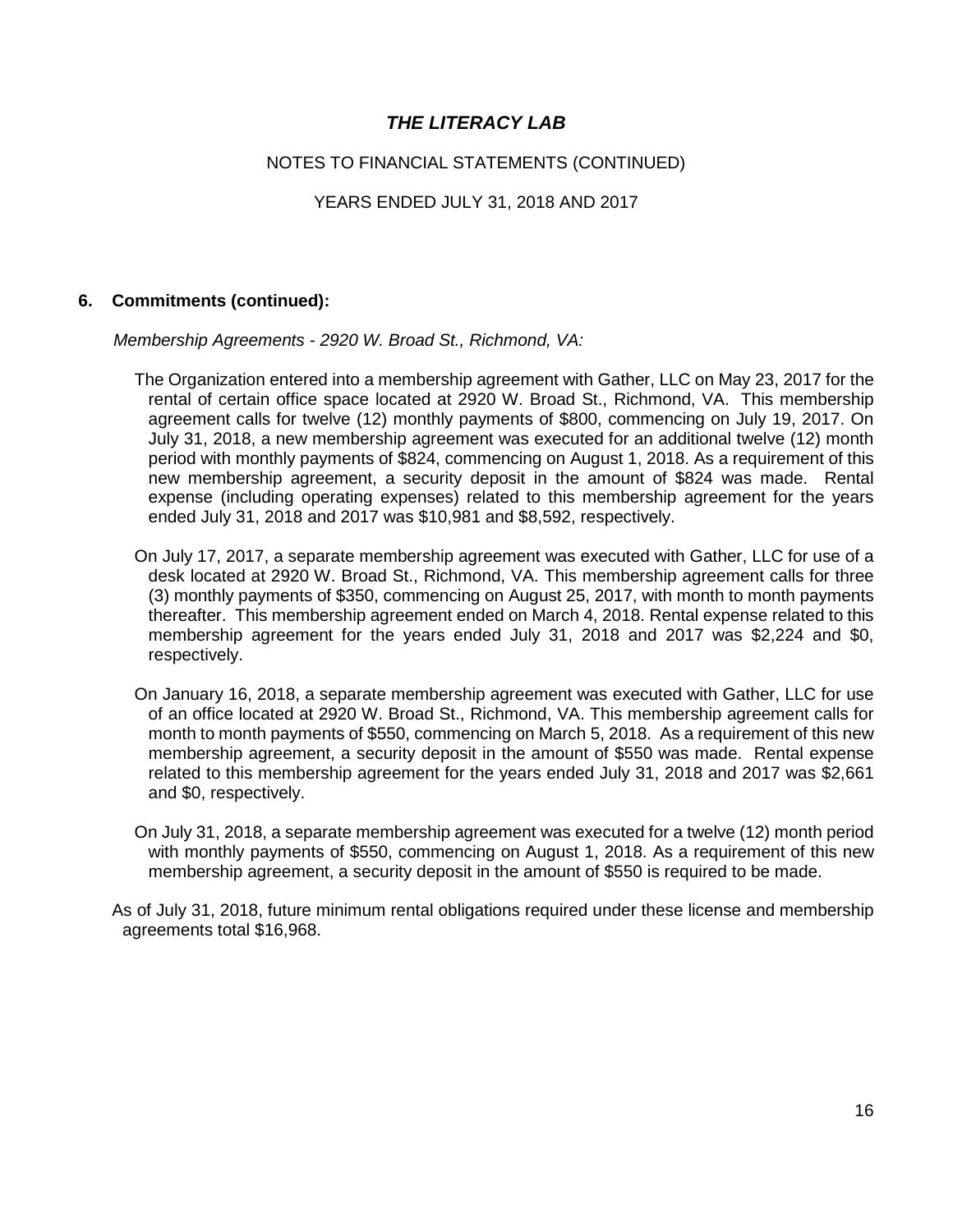## NOTES TO FINANCIAL STATEMENTS (CONTINUED)

## YEARS ENDED JULY 31, 2018 AND 2017

### **6. Commitments (continued):**

#### *Parking Agreement:*

On December 1, 2015, the Organization entered into a parking agreement with LAZ Parking for the rental of five (5) parking spaces. The agreement is for one month, automatically renewable upon timely receipt of the prevailing fee. As of July 31, 2018, the parking agreement calls for monthly payments of \$1,229. Rental expense related to this parking agreement for the years ended July 31, 2018 and 2017 was \$14,534 and \$11,390, respectively.

### **7. Line of credit:**

The Organization has a \$300,000 line of credit note with PNC Bank. Borrowings under the line bear interest at the WSJ Prime Rate plus 0.68% (5.68% at July 31, 2018). The line of credit is secured by the assets of the Organization. Accrued interest will be due and payable on the first day of each month. The outstanding principal balance and any unpaid interest are due at maturity (May 1, 2019). There have been no drawdowns on the line of credit, and the outstanding balance on the line of credit at July 31, 2018 and 2017 was zero. The agreement requires the Organization to comply with certain non-financial covenants.

#### **8. Concentrations:**

The Organization holds its cash in checking and money market accounts at one financial institution. At July 31, 2018 and 2017, the total cash balance reported by the bank exceeded the Federal Deposit Insurance Corporation (FDIC) limit of \$250,000 by approximately \$2,338,000 and \$1,905,000, respectively. The Organization has not experienced any losses on these accounts and does not believe it is exposed to any significant credit risk related to cash.

73% and 68% of total support was attributable to grants and contributions for the years ended July 31, 2018 and 2017, respectively. Concentrations with respect to grants and contributions are limited due to the large number of contributors comprising the Organization's contributor base and their dispersion across different industries and donor backgrounds.

#### **9. Related party transactions:**

Various board members and family members of board members of The Literacy Lab contributed to the Organization. These contributions totaled \$91,350 and \$94,750 during the years ended July 31, 2018 and 2017, respectively.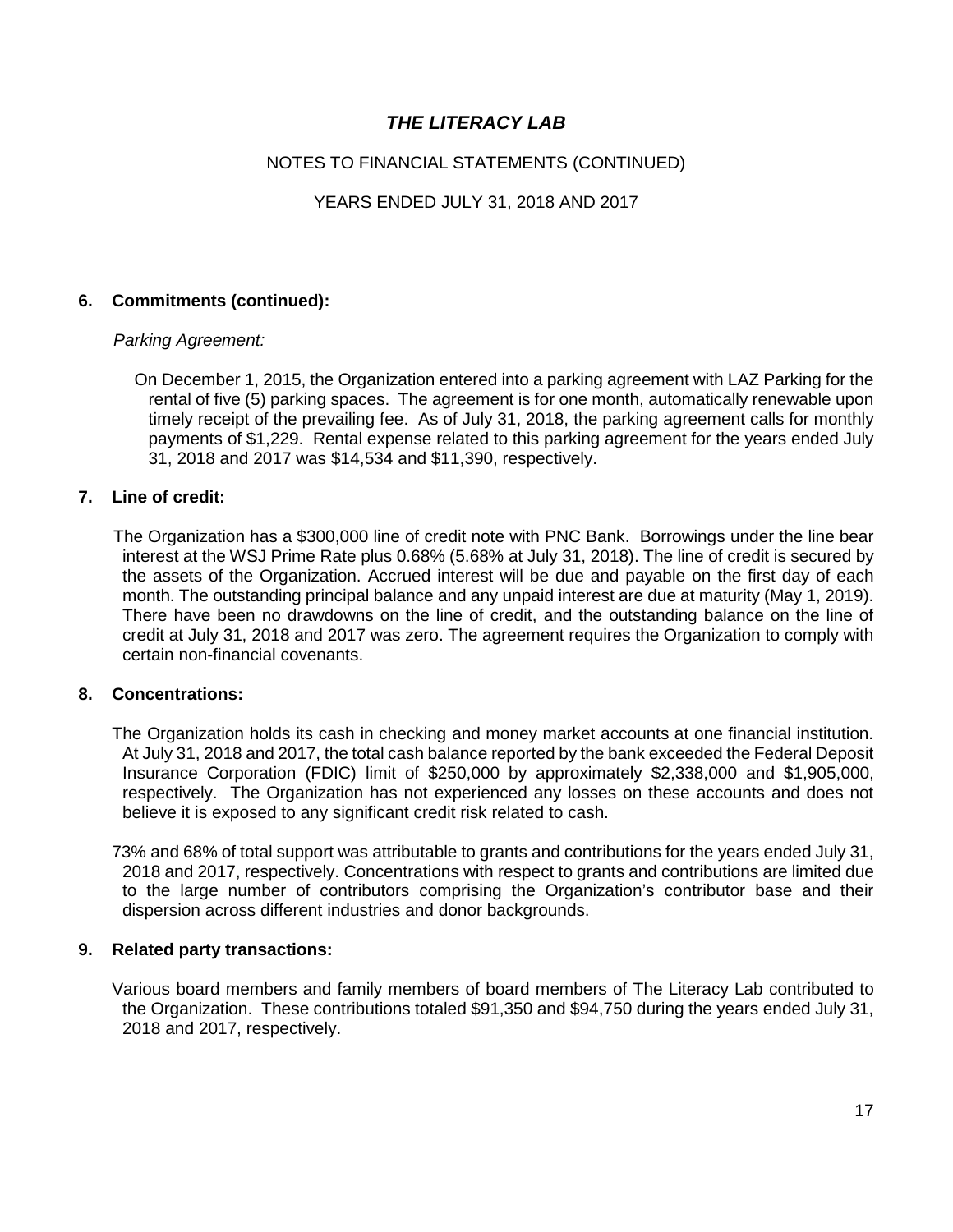## NOTES TO FINANCIAL STATEMENTS (CONTINUED)

## YEARS ENDED JULY 31, 2018 AND 2017

### **10. Retirement plan:**

Employees of the Organization are covered under an optional contributory retirement plan that covers substantially all employees. The Organization does not provide employer matching contributions. There is no unfunded past service liability. Therefore, no expense has been recorded for the years ended July 31, 2018 and 2017.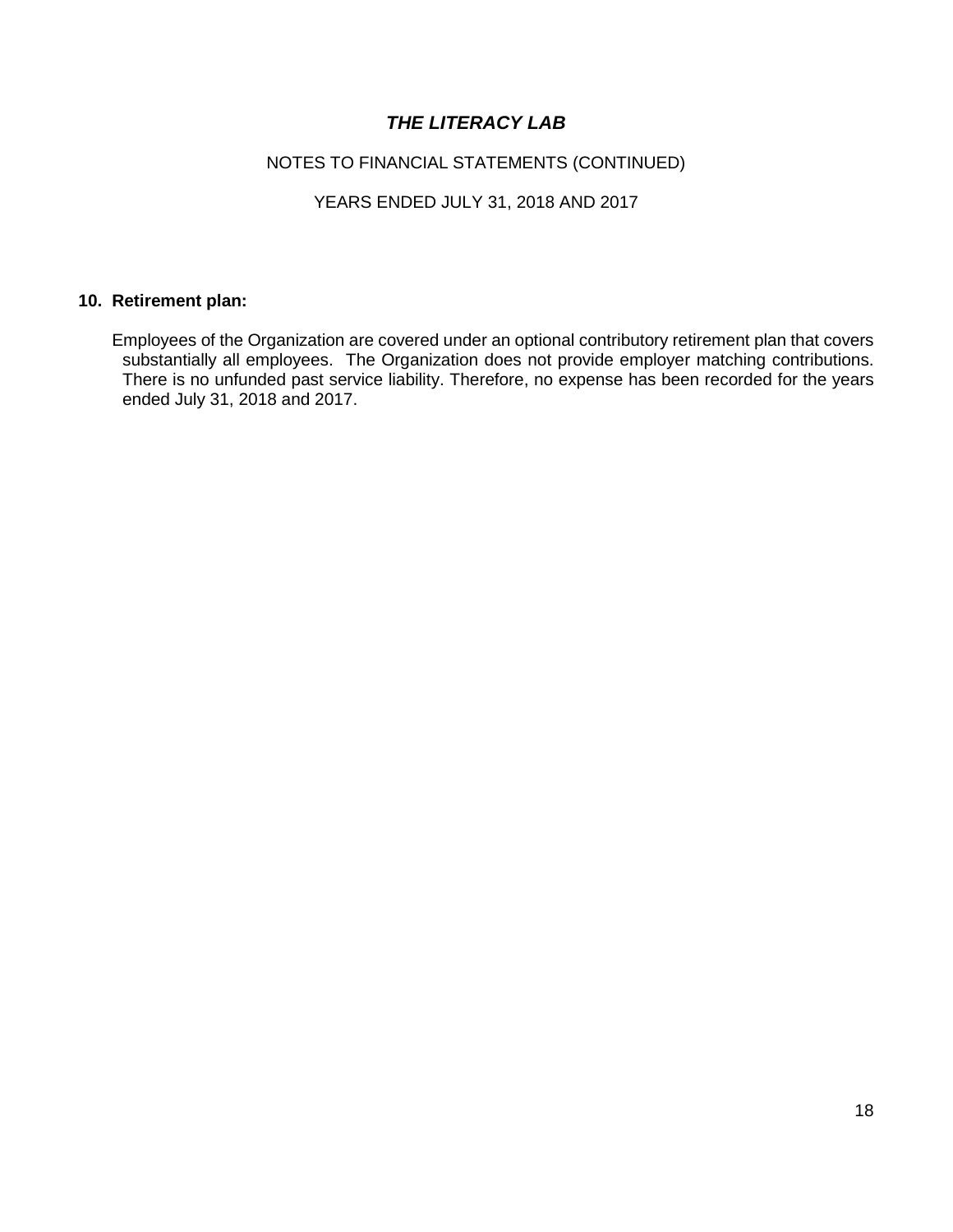## SCHEDULE OF FUNCTIONAL EXPENSES

## YEAR ENDED JULY 31, 2018

|                                  | Program services         |                |                           | Supporting services       |             |             |  |
|----------------------------------|--------------------------|----------------|---------------------------|---------------------------|-------------|-------------|--|
|                                  | Literacy<br>Intervention | Leading<br>Men | Total program<br>services | Management<br>and general | Fundraising | Total       |  |
| Payroll expenses:                |                          |                |                           |                           |             |             |  |
| <b>Staff salaries</b>            | \$1,334,565              | 390,040<br>\$  | \$<br>1,724,605           | \$<br>184,035             | \$121,529   | \$2,030,169 |  |
| Tutor living allowances          | 3,624,358                |                | 3,624,358                 |                           |             | 3,624,358   |  |
| Fringe benefits                  | 436,459                  | 11,904         | 448,363                   | 10,559                    | 5,324       | 464,246     |  |
| Payroll taxes                    | 362,052                  | 37,307         | 399,359                   | 33,438                    | 16,796      | 449,593     |  |
| Payroll fees                     | 26,418                   | 2,730          | 29,148                    | 2,435                     | 1,254       | 32,837      |  |
| Total payroll expenses           | 5,783,852                | 441,981        | 6,225,833                 | 230,467                   | 144,903     | 6,601,203   |  |
| Direct program expenses:         |                          |                |                           |                           |             |             |  |
| Coaches and program consultants  | 933,340                  | 33,564         | 966,904                   |                           |             | 966,904     |  |
| Program fees                     | 161,819                  |                | 161,819                   |                           |             | 161,819     |  |
| Program supplies                 | 55,339                   | 4,022          | 59,361                    |                           |             | 59,361      |  |
| Training costs                   | 58,611                   | 5,458          | 64,069                    |                           |             | 64,069      |  |
| Program-related travel           | 19,152                   | 23,868         | 43,020                    |                           |             | 43,020      |  |
| Recruitment expenses             | 43,210                   | 603            | 43,813                    |                           |             | 43,813      |  |
| Tutor meetings and social events | 18,474                   | 459            | 18,933                    |                           |             | 18,933      |  |
| Security background checks       | 17,889                   | 498            | 18,387                    |                           |             | 18,387      |  |
| <b>Education awards</b>          |                          | 52,020         | 52,020                    |                           |             | 52,020      |  |
| Other direct program expenses    | 2,677                    | 24             | 2,701                     |                           |             | 2,701       |  |
| Total direct program expenses    | 1,310,511                | 120,516        | 1,431,027                 |                           |             | 1,431,027   |  |
| Other allocated expenses:        |                          |                |                           |                           |             |             |  |
| Rent                             | 169,148                  | 17,482         | 186,630                   | 17,494                    | 7,709       | 211,833     |  |
| Professional fees                | 16,615                   | 965            | 17,580                    | 976                       | 78,490      | 97,046      |  |
| Accounting and audit             | 18,114                   | 1,857          | 19,971                    | 1,877                     | 827         | 22,675      |  |
| Office expense                   | 18,574                   | 1,748          | 20,322                    | 1,683                     | 795         | 22,800      |  |
| License and fees                 | 24,038                   | 1,413          | 25,451                    | 1,201                     | 859         | 27,511      |  |
| Corporate insurance              | 29,586                   | 3,033          | 32,619                    | 3,066                     | 1,351       | 37,036      |  |
| Travel, food and beverage        | 21,376                   | 5,112          | 26,488                    | 1,472                     | 4,868       | 32,828      |  |
| Staff retreats and events        | 21,015                   | 2,174          | 23,189                    | 2,157                     | 950         | 26,296      |  |
| Telephone and internet           | 14,378                   | 1,471          | 15,849                    | 1,487                     | 656         | 17,992      |  |
| Professional development         | 7,211                    | 1,718          | 8,929                     | 605                       | 341         | 9,875       |  |
| Postage and delivery             | 1,014                    | 109            | 1,123                     | 85                        | 44          | 1,252       |  |
| Advertising and marketing        | 623                      | 392            | 1,015                     | $\overline{2}$            | 491         | 1,508       |  |
| Depreciation                     | 3,053                    | 313            | 3,366                     | 8,672                     | 140         | 12,178      |  |
| Total other allocated expenses   | 344,745                  | 37,787         | 382,532                   | 40,777                    | 97,521      | 520,830     |  |
| Total functional expenses        | \$7,439,108              | 600,284<br>\$  | 8,039,392<br>\$           | 271,244<br>\$             | \$242,424   | \$8,553,060 |  |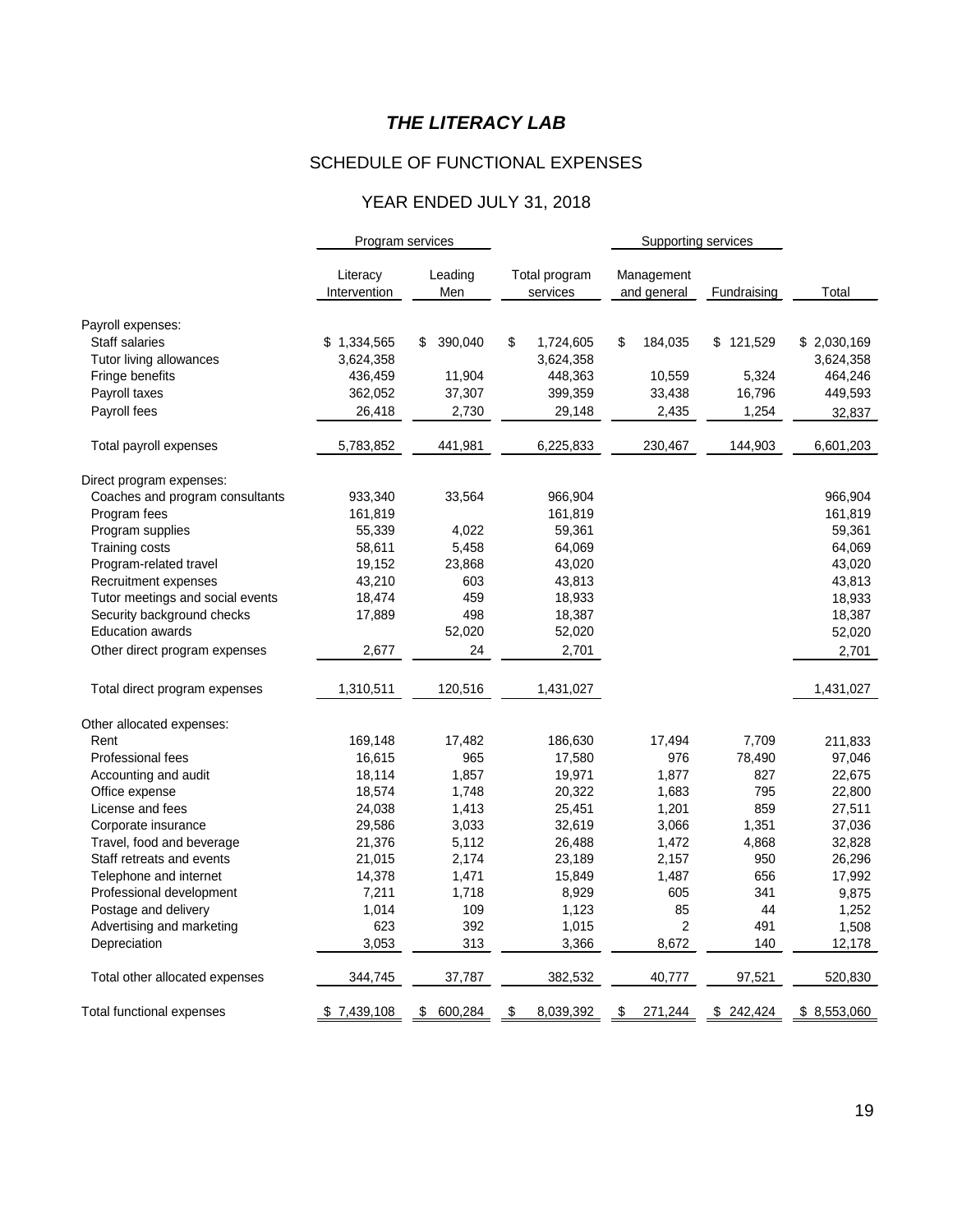## SCHEDULE OF FUNCTIONAL EXPENSES (CONTINUED)

# YEAR ENDED JULY 31, 2017

|                                  | Program<br>services      | Supporting services       |              |             |
|----------------------------------|--------------------------|---------------------------|--------------|-------------|
|                                  | Literacy<br>Intervention | Management<br>and general | Fundraising  | Total       |
| Payroll expenses:                |                          |                           |              |             |
| <b>Staff salaries</b>            | \$1,051,675              | 122,942<br>\$             | \$<br>87,113 | \$1,261,730 |
| Tutor living allowances          | 3,505,562                |                           |              | 3,505,562   |
| Fringe benefits                  | 309,501                  | 5,217                     | 1,569        | 316,287     |
| Payroll taxes                    | 366,085                  | 9,148                     | 6,906        | 382,139     |
| Payroll fees                     | 28,055                   | 1,116                     | 490          | 29,661      |
| Total payroll expenses           | 5,260,878                | 138,423                   | 96,078       | 5,495,379   |
| Direct program expenses:         |                          |                           |              |             |
| Coaches and program consultants  | 818,262                  |                           |              | 818,262     |
| Program fees                     | 166,603                  |                           |              | 166,603     |
| Program supplies                 | 64,342                   |                           |              | 64,342      |
| Training costs                   | 52,224                   |                           |              | 52,224      |
| Program-related travel           | 51,364                   |                           |              | 51,364      |
| Recruitment expenses             | 19,873                   |                           |              | 19,873      |
| Tutor meetings and social events | 18,956                   |                           |              | 18,956      |
| Security background checks       | 15,819                   |                           |              | 15,819      |
| Other direct program expenses    | 3,360                    |                           |              | 3,360       |
| Total direct program expenses    | 1,210,803                |                           |              | 1,210,803   |
| Other allocated expenses:        |                          |                           |              |             |
| Rent                             | 106,686                  | 7,363                     | 1,653        | 115,702     |
| Professional fees                | 18,681                   | 1,555                     | 75,349       | 95,585      |
| Accounting and audit             | 34,886                   | 15,153                    | 652          | 50,691      |
| Office expense                   | 28,777                   | 2,384                     | 534          | 31,695      |
| License and fees                 | 19,682                   | 1,523                     | 940          | 22,145      |
| Corporate insurance              | 18,606                   | 1,548                     | 347          | 20,501      |
| Travel, food and beverage        | 28,551                   | 1,949                     | 527          | 31,027      |
| Telephone and internet           | 9,559                    | 795                       | 179          | 10,533      |
| Professional development         | 4,037                    | 322                       | 72           | 4,431       |
| Postage and delivery             | 1,936                    | 133                       | 30           | 2,099       |
| Advertising and marketing        | 986                      | 83                        | 233          | 1,302       |
| Depreciation                     | 317                      | 11,911                    | 6            | 12,234      |
| Total other allocated expenses   | 272,704                  | 44,719                    | 80,522       | 397,945     |
| Total functional expenses        | \$6,744,385              | \$183,142                 | \$176,600    | \$7,104,127 |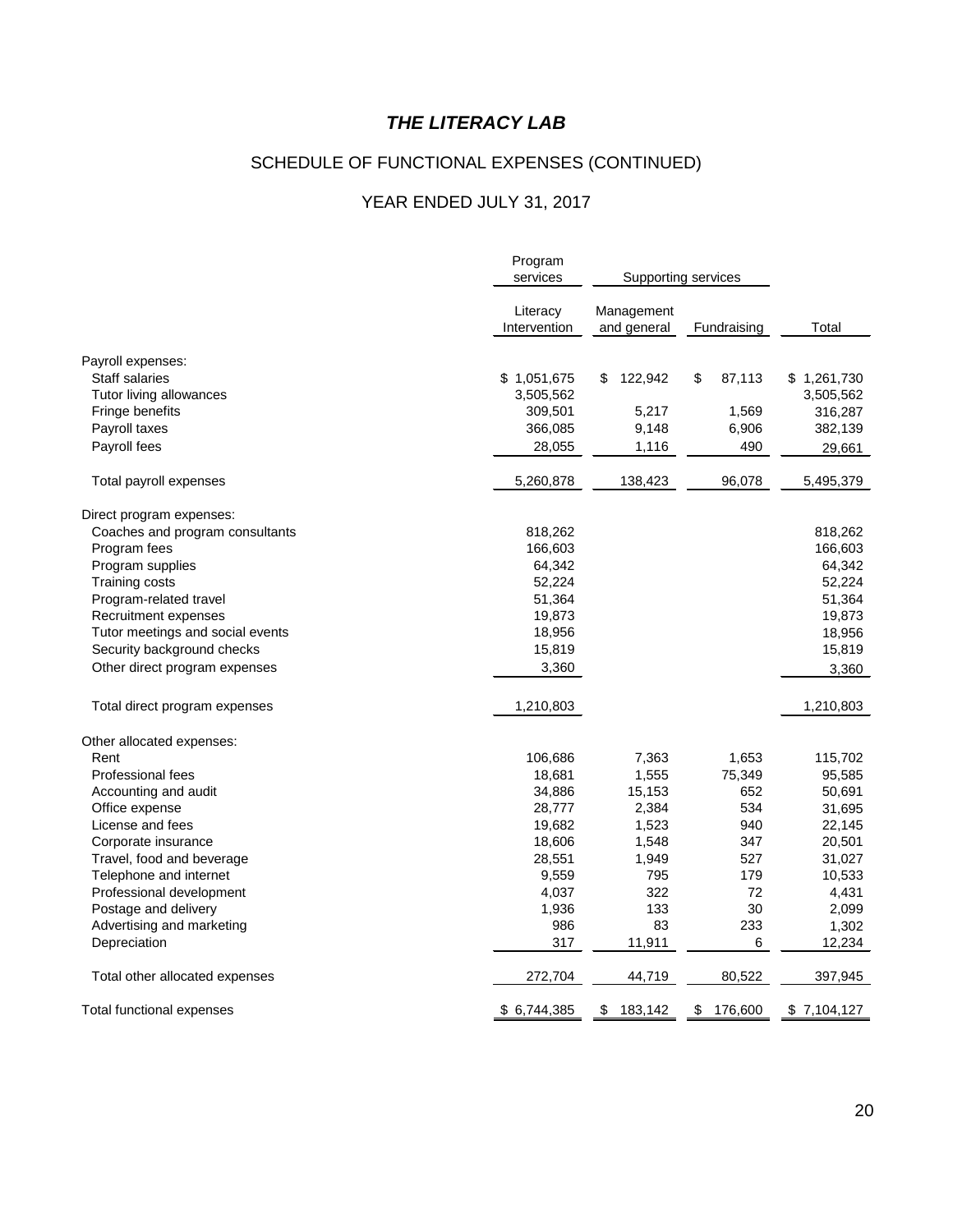## SCHEDULE OF EXPENDITURES OF FEDERAL AWARDS

## YEAR ENDED JULY 31, 2018

| Federal grantor/pass-through grantor program title                            | Federal<br><b>CFDA</b><br>number | Pass-through<br>grantors<br>number | Federal<br>expenditures |
|-------------------------------------------------------------------------------|----------------------------------|------------------------------------|-------------------------|
| <b>Corporation for National and Community Services:</b>                       |                                  |                                    |                         |
| AmeriCorps National Direct Fixed Amount Program                               | 94.006                           | N/A                                | \$1,356,706             |
| Passed Through The Mayor's Office on Volunteerism (Serve DC):                 |                                  |                                    |                         |
| DC Reading Corps                                                              | 94.006                           | N/A                                | 260,000                 |
| Passed Through the Virginia Department of Social Services:                    |                                  |                                    |                         |
| VA Reading Corps                                                              | 94.006                           | N/A                                | 760,649                 |
| Passed Through the Missouri Community Service Foundation:                     |                                  |                                    |                         |
| <b>MO Reading Corps</b><br><b>MO Reading Corps</b>                            | 94.006<br>94.006                 | N/A<br>N/A                         | 242,514<br>168          |
| Passed Through the Maryland Governor's Office<br>on Service and Volunteerism: |                                  |                                    |                         |
| <b>MD Reading Corps</b>                                                       | 94.006                           | N/A                                | 169,361                 |
| Passed Through the Massachusetts Service Alliance:                            |                                  |                                    |                         |
| <b>MA Reading Corps</b>                                                       | 94.006                           | N/A                                | 50,000                  |
| <b>Total Corporation for National and Community Services</b>                  |                                  |                                    | 2,839,398               |
| U.S. Department of Education:                                                 |                                  |                                    |                         |
| Passed Through the District of Columbia:                                      |                                  |                                    |                         |
| DC School Choice Incentive Program                                            | 84.370C                          | N/A                                | 99,438                  |
| Passed Through the Maryland State Department of Education:                    |                                  |                                    |                         |
| Preschool Development Grant- Expansion                                        | 84.419B                          | N/A                                | 75,000                  |
| Total U.S. Department of Education                                            |                                  |                                    | 174,438                 |
| <b>Total Federal Awards</b>                                                   |                                  |                                    | \$3,013,836             |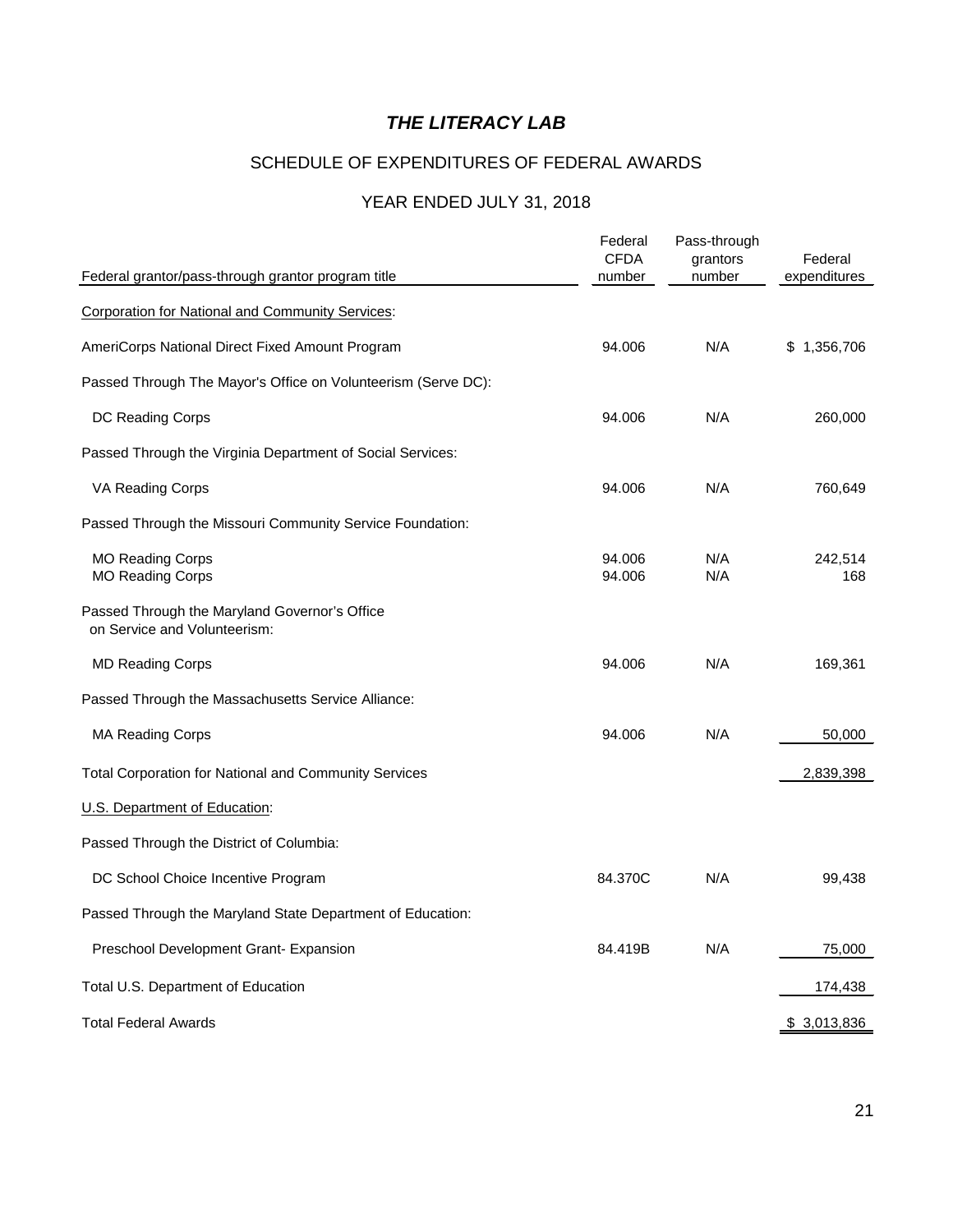## NOTES TO SCHEDULE OF EXPENDITURES OF FEDERAL AWARDS

## YEAR ENDED JULY 31, 2018

## **Notes to schedule of expenditures of federal awards:**

*Significant accounting policies and general information:* 

The accompanying schedule of expenditures of federal awards includes the federal award activity of the Organization and is presented on the accrual basis of accounting. The information in the schedule is presented in accordance with Title 2 U.S. *Code of Federal Regulations Part 200*, *Uniform Administrative Requirements, Cost Principles and Audit Requirements for Federal Awards* (Uniform Guidance). Therefore, the amounts presented in this schedule may differ from the amounts presented in the preparation of the basic financial statements.

Because the schedule presents only a selected portion of the operations of the Organization, it is not intended to and does not present the financial position or changes in net assets of the Organization.

None of the federal awards received have been passed through to subrecipients.

*Indirect costs:*

The Corporation elected not to use the ten percent deminimis indirect cost rate.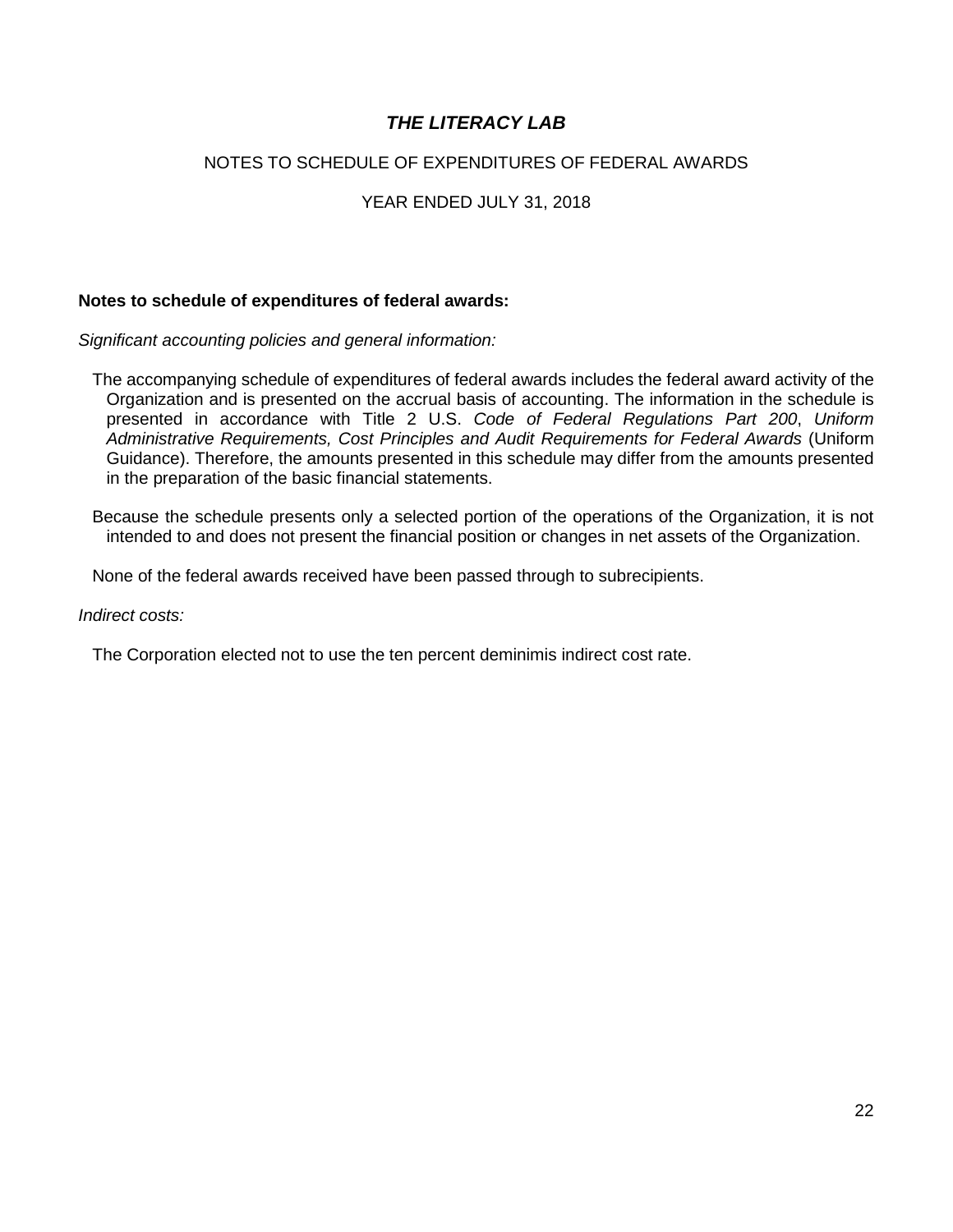

A Professional Corporation

Independent Auditors' Report on Internal Control over Financial Reporting and on Compliance and Other Matters Based on an Audit of Financial Statements Performed in Accordance with *Government Auditing Standards*

Board of Directors The Literacy Lab Washington, D.C.

We have audited, in accordance with auditing standards generally accepted in the United States of America and the standards applicable to financial audits contained in *Government Auditing Standards* issued by the Comptroller General of the United States, the financial statements of The Literacy Lab, which comprise the statement of financial position as of July 31, 2018 and the related statements of activities and cash flows for the year then ended and the related notes to the financial statements, and have issued our report thereon dated December 18, 2018.

#### **Internal Control Over Financial Reporting**

In planning and performing our audit of the financial statements, we considered The Literacy Lab's internal control over financial reporting (internal control) to determine the audit procedures that are appropriate in the circumstances for the purpose of expressing our opinion on the financial statements, but not for the purpose of expressing an opinion on the effectiveness of The Literacy Lab's internal control. Accordingly, we do not express an opinion on the effectiveness of The Literacy Lab's internal control.

A *deficiency in internal control* exists when the design or operation of a control does not allow management or employees, in the normal course of performing their assigned functions, to prevent, or detect and correct, misstatements on a timely basis. A *material weakness* is a deficiency, or a combination of deficiencies, in internal control such that there is a reasonable possibility that a material misstatement of the entity's financial statements will not be prevented or detected and corrected on a timely basis. A *significant deficiency* is a deficiency, or a combination of deficiencies, in internal control that is less severe than a material weakness, yet important enough to merit attention by those charged with governance.

Our consideration of internal control was for the limited purpose described in the first paragraph of this section and was not designed to identify all deficiencies in internal control that might be material weaknesses or significant deficiencies. Given these limitations, during our audit we did not identify any deficiencies in internal control that we consider to be material weaknesses. However, material weaknesses may exist that have not been identified.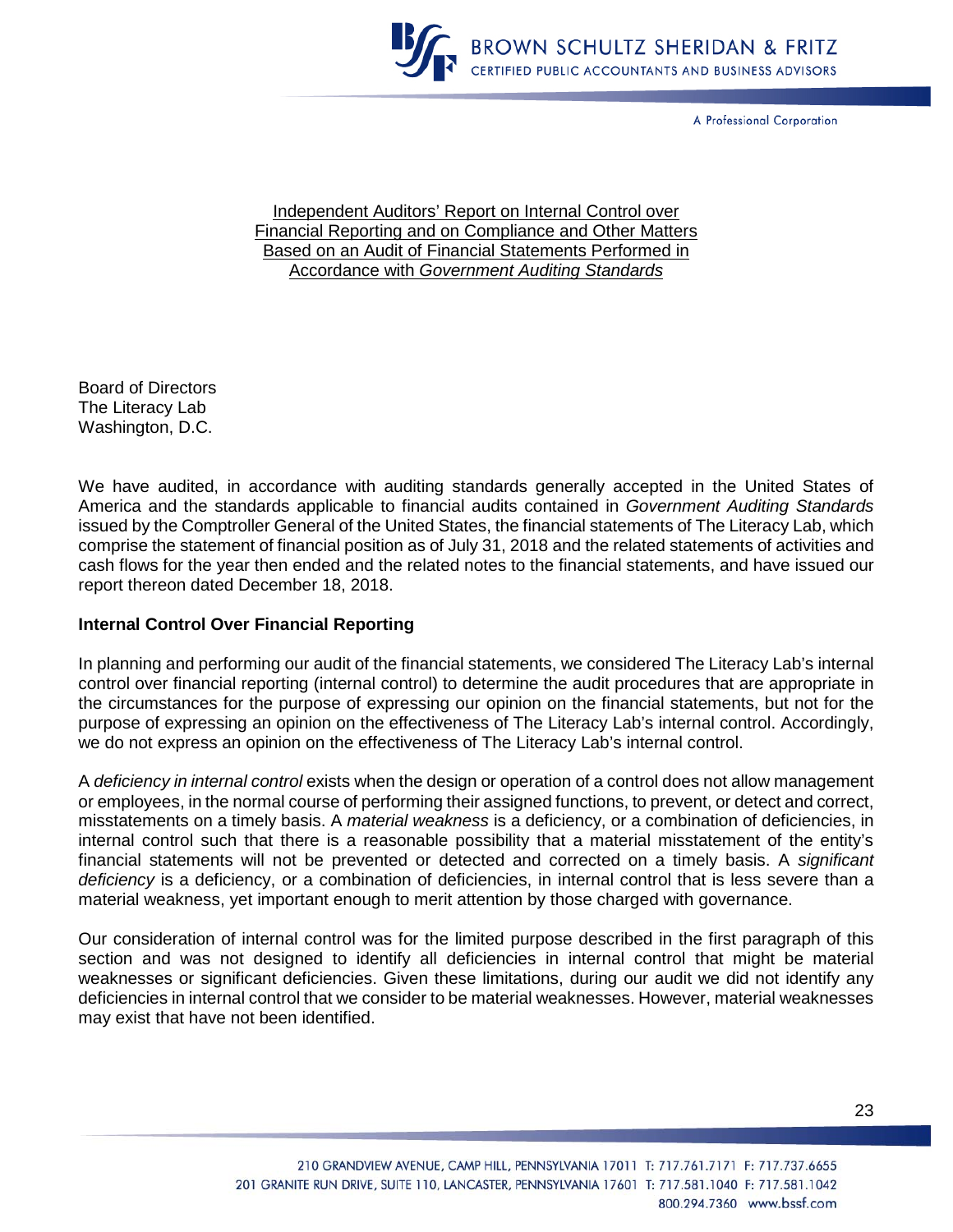## **Compliance and Other Matters**

As part of obtaining reasonable assurance about whether The Literacy Lab's financial statements are free of material misstatement, we performed tests of its compliance with certain provisions of laws, regulations, contracts and grant agreements, noncompliance with which could have a direct and material effect on the determination of financial statement amounts. However, providing an opinion on compliance with those provisions was not an objective of our audit, and accordingly, we do not express such an opinion. The results of our tests disclosed no instances of noncompliance or other matters that are required to be reported under *Government Auditing Standards*.

## **Purpose of this Report**

The purpose of this report is solely to describe the scope of our testing of internal control and compliance and the results of that testing, and not to provide an opinion on the effectiveness of The Literacy Lab's internal control or on compliance. This report is an integral part of an audit performed in accordance with *Government Auditing Standards* in considering The Literacy Lab's internal control and compliance. Accordingly, this communication is not suitable for any other purpose.

Brown Schultz Skidan's Fitz

Camp Hill, Pennsylvania December 18, 2018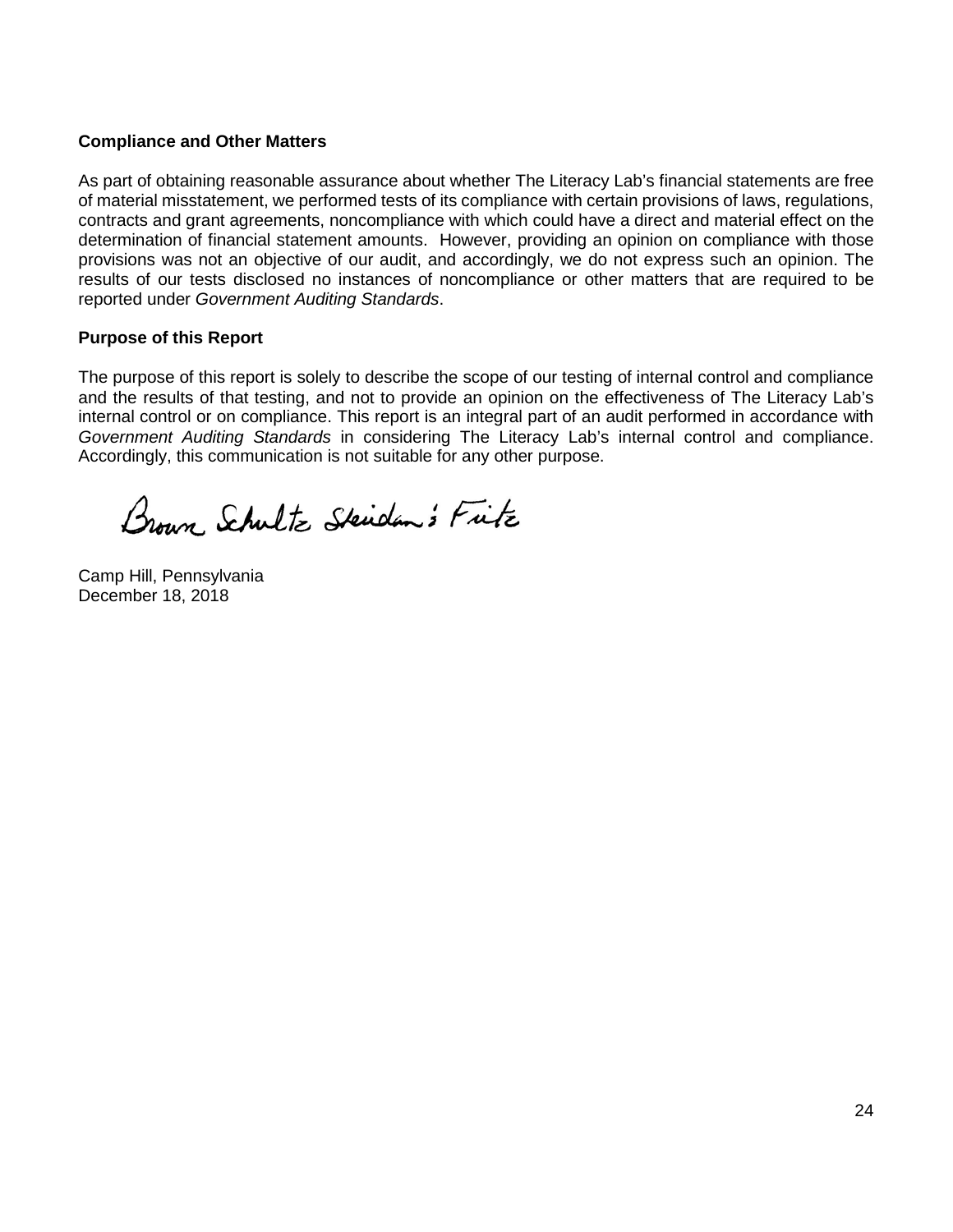

A Professional Corporation

### Independent Auditors' Report on Compliance for the Major Program and on Internal Control Over Compliance Required by the Uniform Guidance

Board of Directors The Literacy Lab Washington, D.C.

## **Report on Compliance for the Major Federal Program**

We have audited The Literacy Lab's compliance with the types of compliance requirements described in the *OMB Compliance Supplement* that could have a direct and material effect on The Literacy Lab's major federal program for the year ended July 31, 2018. The Literacy Lab's major federal program is identified in the summary of auditors' results section of the accompanying schedule of findings and questioned costs.

## **Management's Responsibility**

Management is responsible for compliance with federal statutes, regulations and the terms and conditions of its federal awards applicable to its federal programs.

#### **Auditors' Responsibility**

Our responsibility is to express an opinion on compliance for The Literacy Lab's major federal program based on our audit of the types of compliance requirements referred to above. We conducted our audit of compliance in accordance with auditing standards generally accepted in the United States of America; the standards applicable to financial audits contained in *Government Auditing Standards*, issued by the Comptroller General of the United States and the audit requirements of Title 2 U.S. *Code of Federal Regulations Part 200*, *Uniform Administrative Requirements, Cost Principles and Audit Requirements for Federal Awards* (Uniform Guidance). Those standards and the Uniform Guidance require that we plan and perform the audit to obtain reasonable assurance about whether noncompliance with the types of compliance requirements referred to above that could have a direct and material effect on a major federal program occurred. An audit includes examining, on a test basis, evidence about The Literacy Lab's compliance with those requirements and performing such other procedures as we considered necessary in the circumstances.

We believe that our audit provides a reasonable basis for our opinion on compliance for the major federal program. However, our audit does not provide a legal determination on The Literacy Lab's compliance.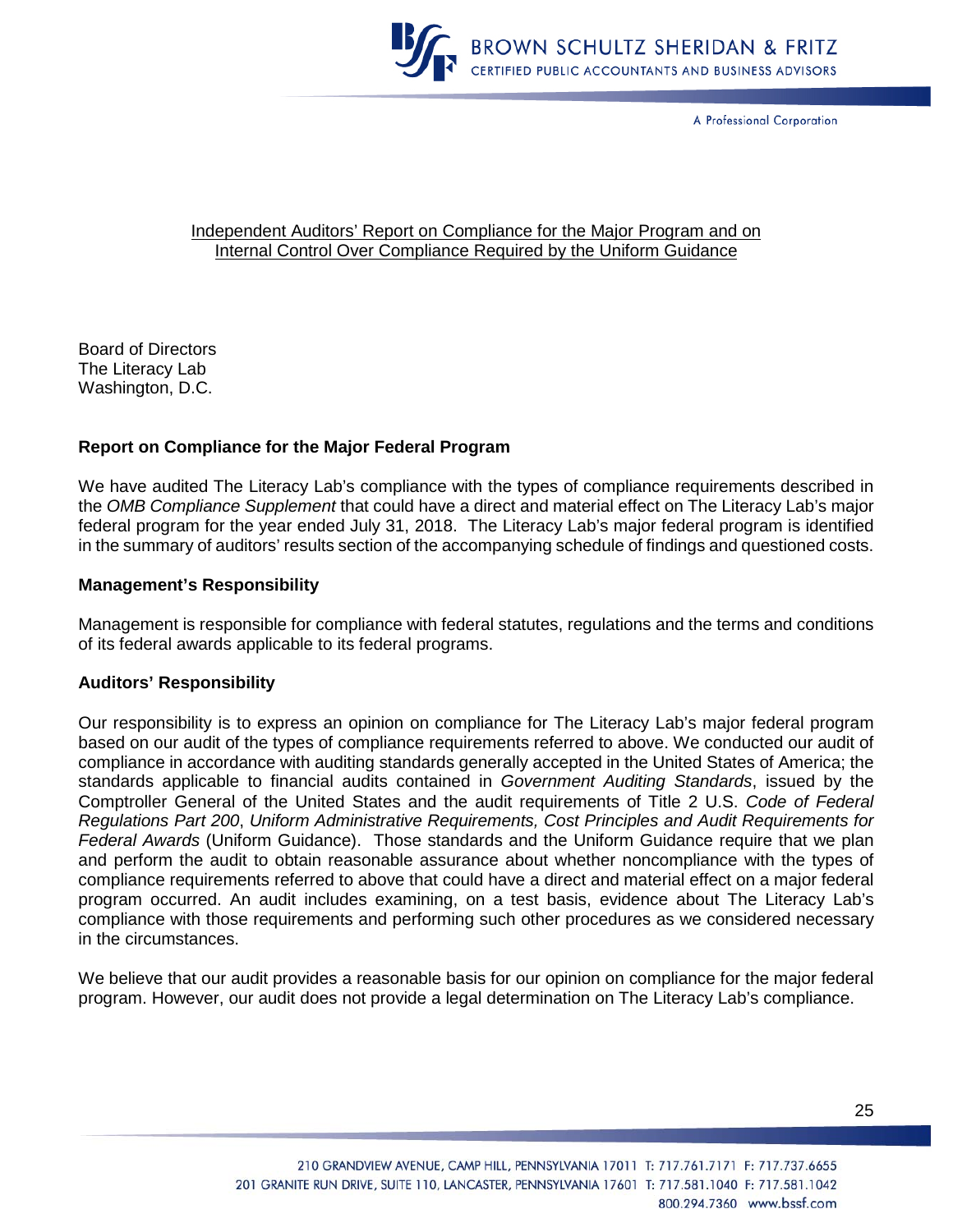### **Opinion on the Major Federal Program**

In our opinion, The Literacy Lab complied, in all material respects, with the types of compliance requirements referred to above that could have a direct and material effect on its major federal program for the year ended July 31, 2018.

### **Report on Internal Control Over Compliance**

Management of The Literacy Lab is responsible for establishing and maintaining effective internal control over compliance with the types of compliance requirements referred to above. In planning and performing our audit of compliance, we considered The Literacy Lab's internal control over compliance with the types of requirements that could have a direct and material effect on the major federal program to determine the auditing procedures that are appropriate in the circumstances for the purpose of expressing our opinion on compliance for the major federal program and to test and report on internal control over compliance in accordance with the Uniform Guidance, but not for the purpose of expressing an opinion on the effectiveness of internal control over compliance. Accordingly, we do not express an opinion on the effectiveness of The Literacy Lab's internal control over compliance.

A *deficiency in internal control over compliance* exists when the design or operation of a control over compliance does not allow management or employees, in the normal course of performing their assigned functions, to prevent, or detect and correct, noncompliance with a type of compliance requirement of a federal program on a timely basis. A *material weakness in internal control over compliance* is a deficiency, or combination of deficiencies, in internal control over compliance, such that there is a reasonable possibility that material noncompliance with a type of compliance requirement of a federal program will not be prevented or detected and corrected, on a timely basis. A *significant deficiency in internal control over compliance* is a deficiency, or a combination of deficiencies, in internal control over compliance with a type of compliance requirement of a federal program that is less severe than a material weakness in internal control over compliance, yet important enough to merit attention by those charged with governance.

Our consideration of internal control over compliance was for the limited purpose described in the first paragraph of this section and was not designed to identify all deficiencies in internal control over compliance that might be material weaknesses or significant deficiencies. We did not identify any deficiencies in internal control over compliance that we consider to be material weaknesses. However, material weaknesses may exist that have not been identified.

## **Purpose of this Report**

The purpose of this report on internal control over compliance is solely to describe the scope of our testing of internal control over compliance and the results of that testing based on the requirements of the Uniform Guidance. Accordingly, this report is not suitable for any other purpose.

Brown Schultz Skidan's Fitz

Camp Hill, Pennsylvania December 18, 2018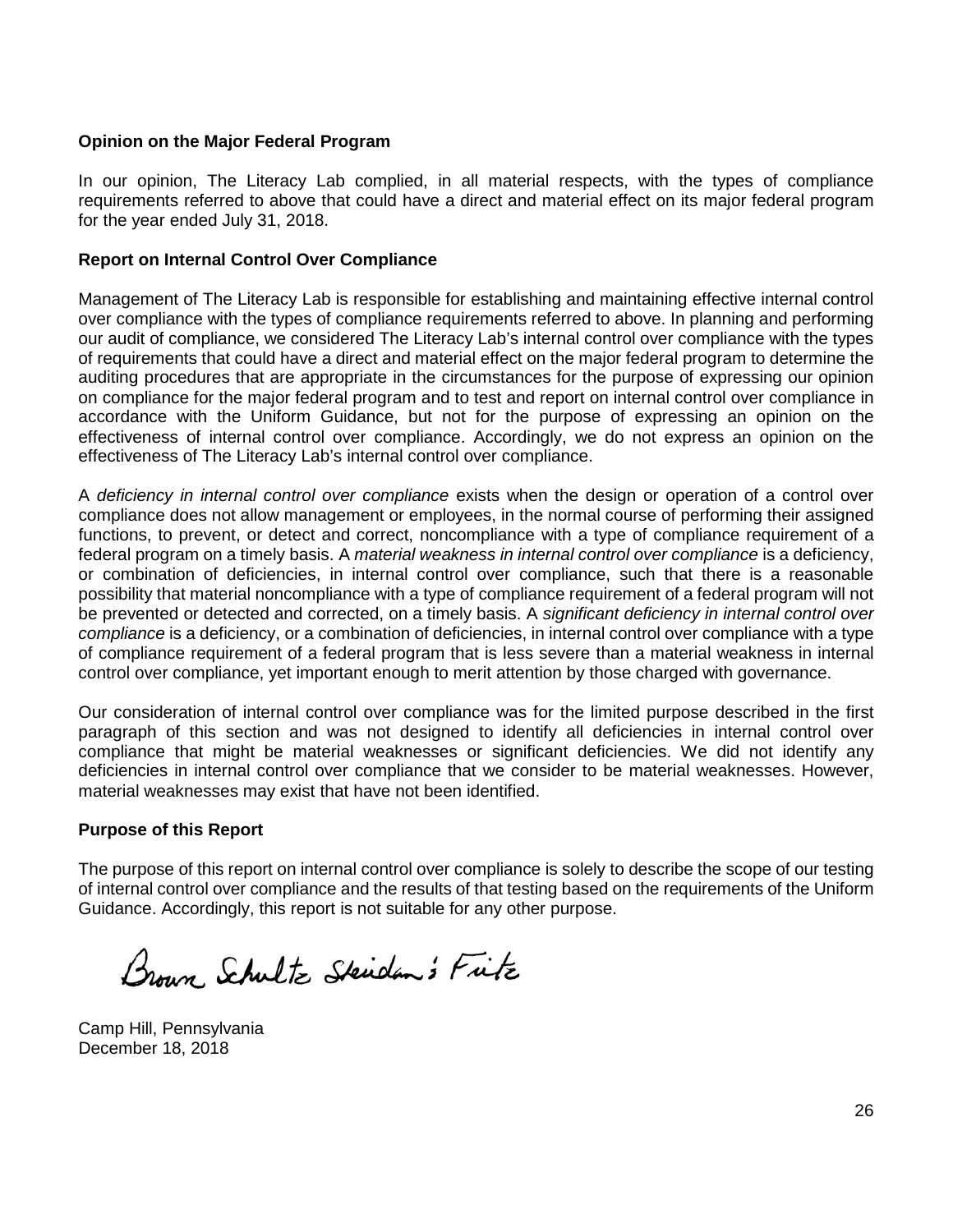# SCHEDULE OF FINDINGS AND QUESTIONED COSTS

# YEAR ENDED JULY 31, 2018

## I. SUMMARY OF AUDITORS' RESULTS:

| <b>Financial statements</b>                                                                           |                                    |
|-------------------------------------------------------------------------------------------------------|------------------------------------|
| Type of auditors' report issued:                                                                      | Unmodified                         |
| Internal control over financial reporting:                                                            |                                    |
| Material weakness(es) identified?                                                                     | X no<br>yes                        |
| Significant deficiency(ies) identified that are not<br>considered to be material weakness(es)?        | $X$ none reported<br>yes           |
| Noncompliance material to financial statements noted?                                                 | X no<br>yes                        |
| Federal awards                                                                                        |                                    |
| Internal control over major programs:                                                                 |                                    |
| Material weakness(es) identified?                                                                     | X no<br>yes                        |
| Significant deficiency(ies) identified that are not<br>considered to be material weakness(es)?        | X none reported<br>yes             |
| Type of auditors' report issued on compliance for<br>major programs:                                  | Unmodified                         |
| Any audit findings disclosed that are required to be reported<br>in accordance with Uniform Guidance? | X no<br>yes                        |
| Identification of major programs:                                                                     |                                    |
| CFDA number(s)                                                                                        | Name of federal program or cluster |
| 94.006                                                                                                | <b>AmeriCorps</b>                  |